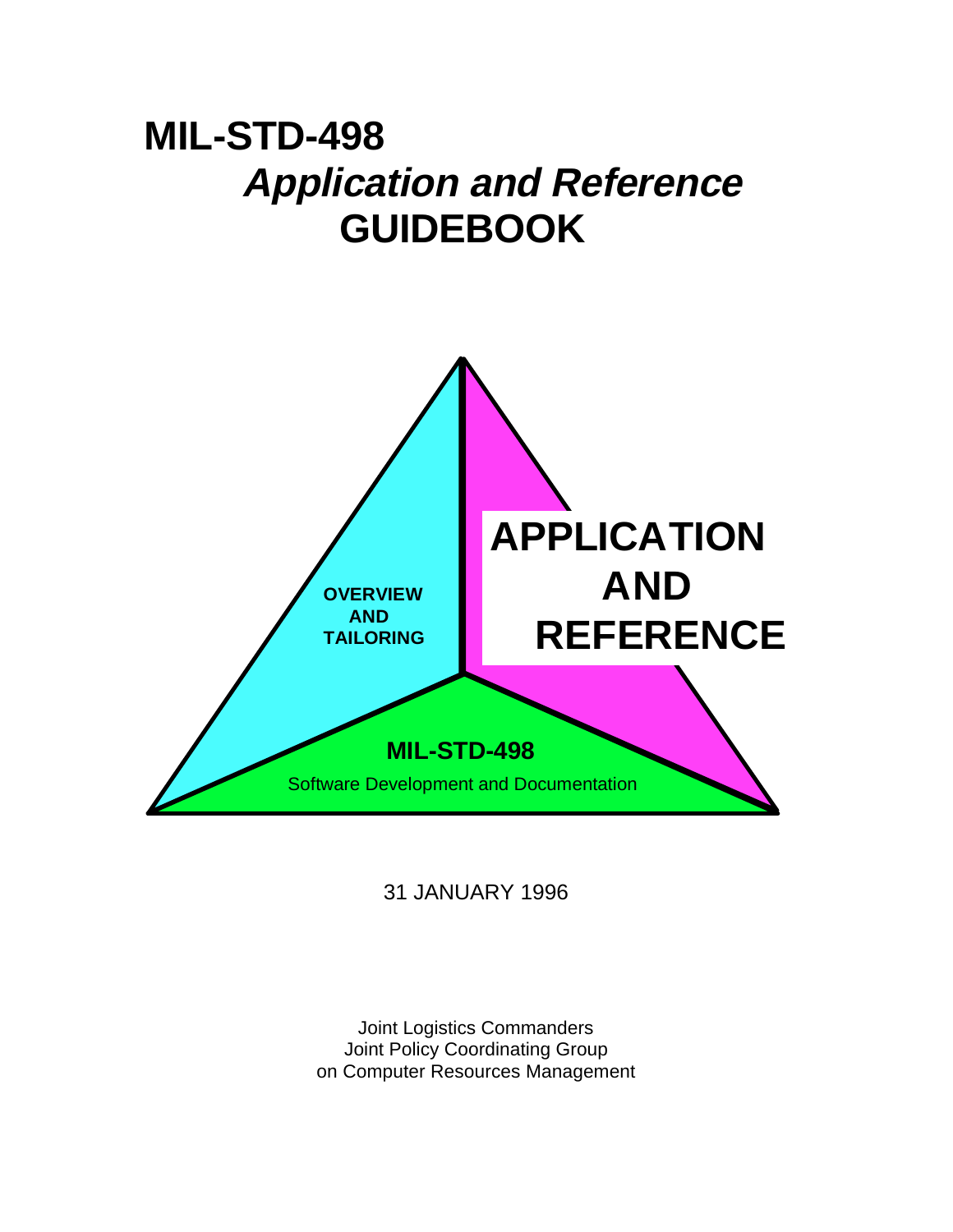This page is intentionally blank.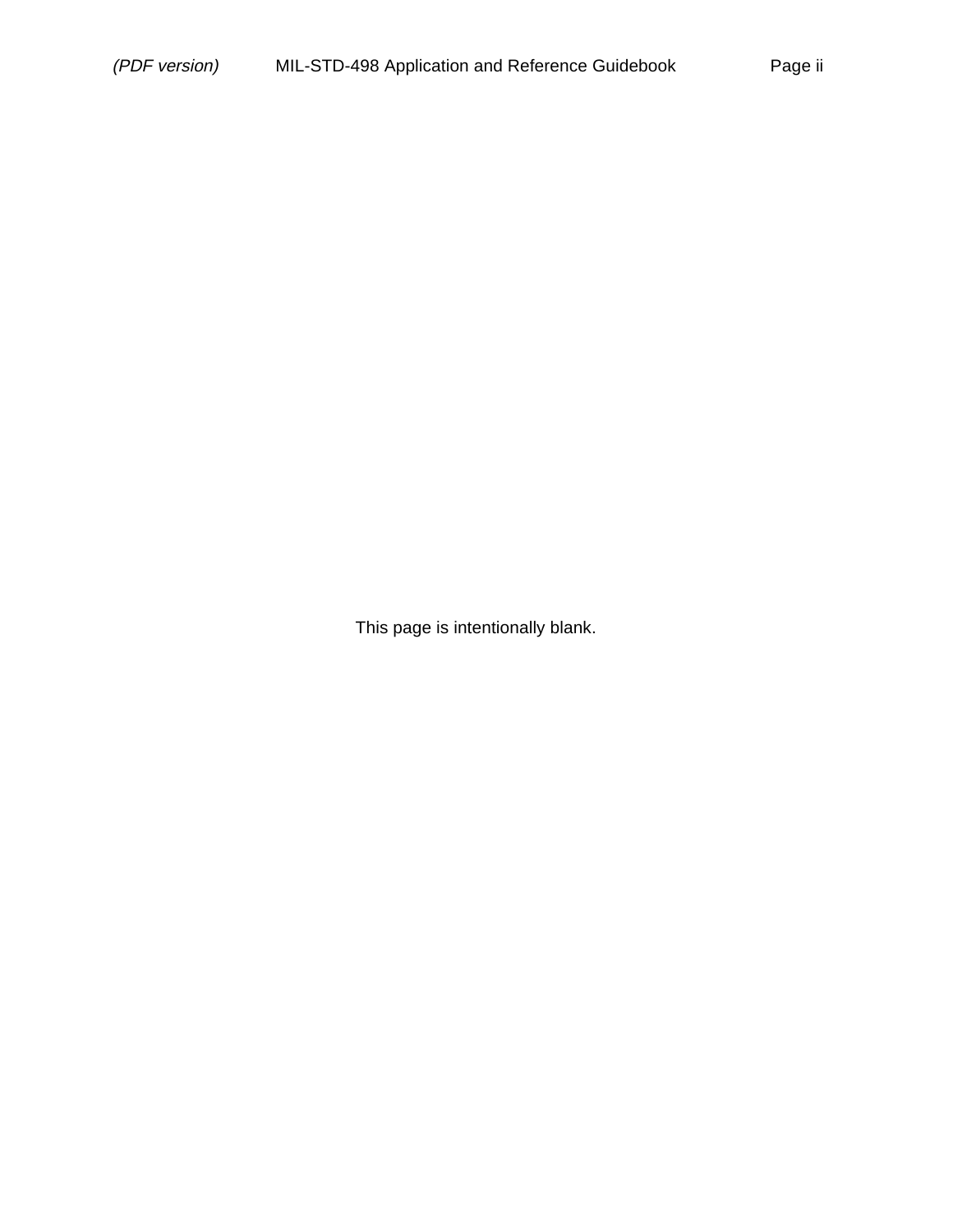# **CONTENTS**

<span id="page-2-0"></span>

|    | Paragraph                                                           | Page                                                                                                                                                                                                                                                                                                                                                                                     |  |
|----|---------------------------------------------------------------------|------------------------------------------------------------------------------------------------------------------------------------------------------------------------------------------------------------------------------------------------------------------------------------------------------------------------------------------------------------------------------------------|--|
|    |                                                                     |                                                                                                                                                                                                                                                                                                                                                                                          |  |
|    |                                                                     |                                                                                                                                                                                                                                                                                                                                                                                          |  |
|    |                                                                     |                                                                                                                                                                                                                                                                                                                                                                                          |  |
| 1. | 1.1<br>1.2<br>1.3                                                   | 1.2.1<br>1.2.2                                                                                                                                                                                                                                                                                                                                                                           |  |
| 2. | 2.1<br>2.2                                                          | 2.1.1<br>2.1.2                                                                                                                                                                                                                                                                                                                                                                           |  |
| 3. |                                                                     |                                                                                                                                                                                                                                                                                                                                                                                          |  |
| 4. | 4.1<br>4.2<br>4.3<br>4.4<br>4.5<br>4.6<br>4.7<br>4.8<br>4.9<br>4.10 | Application of MIL-STD-498 to development of parts of systems 16<br>Application of MIL-STD-498 to development of different types of software 18<br>4.10.1 Application to non-deliverable and deliverable software  18<br>4.10.2<br>4.10.4 Application to software in the software engineering and test<br>4.10.5 Application to operational, training, operating system, simulation, and |  |
|    | 4.11<br>4.12<br>4.13<br>4.14<br>4.15                                |                                                                                                                                                                                                                                                                                                                                                                                          |  |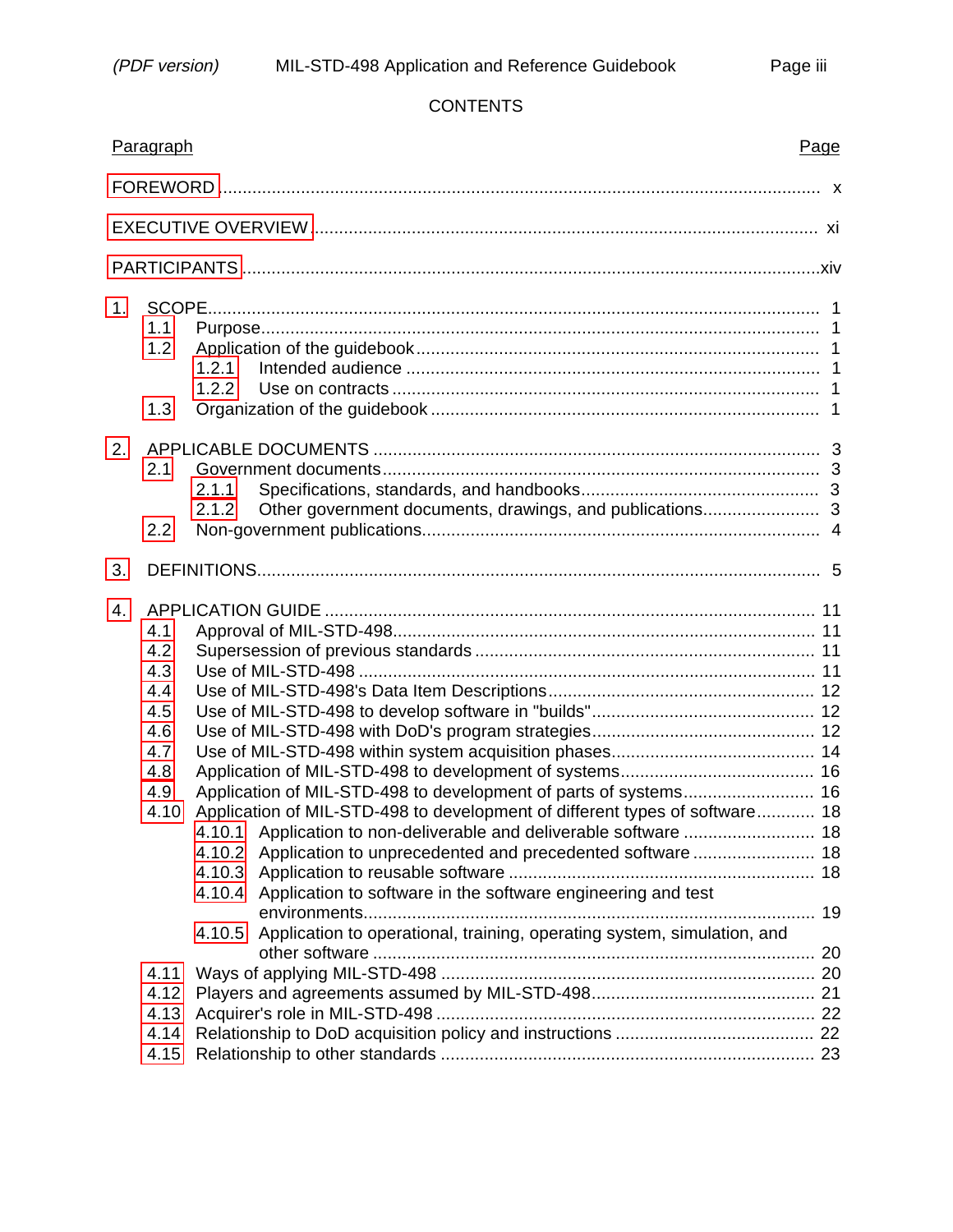<span id="page-3-0"></span>

| 5. |      |  |
|----|------|--|
|    | 5.1  |  |
|    | 5.2  |  |
|    | 5.3  |  |
|    | 5.4  |  |
|    | 5.5  |  |
|    | 5.6  |  |
|    | 5.7  |  |
|    | 5.8  |  |
|    | 5.9  |  |
|    | 5.10 |  |
|    | 5.11 |  |
|    | 5.12 |  |
|    | 5.13 |  |
|    | 5.14 |  |
|    | 5.15 |  |
|    | 5.16 |  |
|    | 5.17 |  |
|    | 5.18 |  |
|    | 5.19 |  |
|    | 5.20 |  |
|    | 5.21 |  |
|    | 5.22 |  |
|    | 5.23 |  |
|    | 5.24 |  |
|    | 5.25 |  |
|    | 5.26 |  |
|    | 5.27 |  |
|    | 5.28 |  |
|    | 5.29 |  |
|    | 5.30 |  |
|    | 5.31 |  |
|    | 5.32 |  |
|    | 5.33 |  |
|    | 5.34 |  |
|    | 5.35 |  |
|    | 5.36 |  |
|    | 5.37 |  |
|    | 5.38 |  |
|    | 5.39 |  |
|    | 5.40 |  |
|    | 5.41 |  |
|    | 5.42 |  |
|    | 5.43 |  |
|    | 5.44 |  |
|    | 5.45 |  |
|    | 5.46 |  |
|    | 5.47 |  |
|    | 5.48 |  |
|    | 5.49 |  |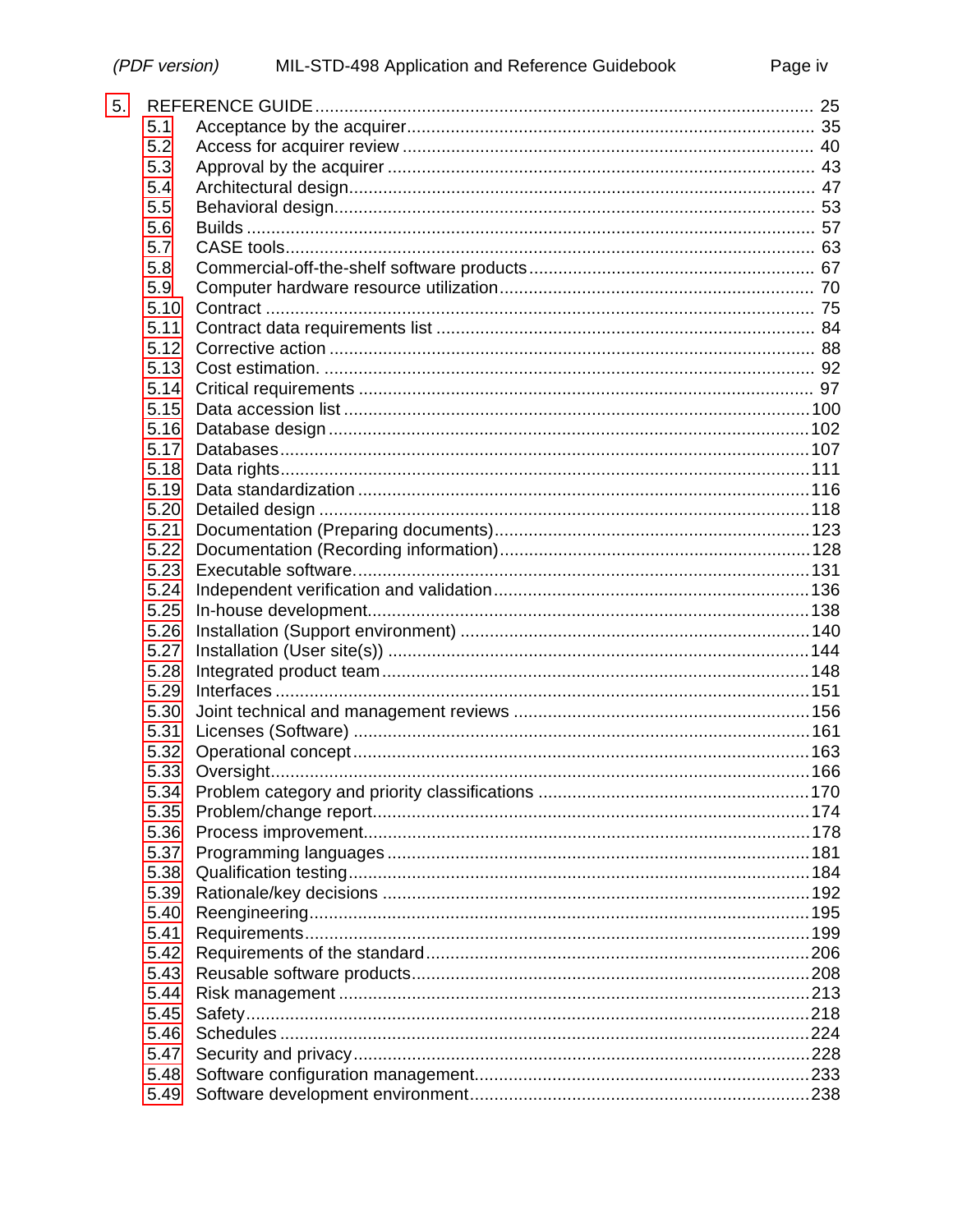| 5.50 |  |
|------|--|
| 5.51 |  |
| 5.52 |  |
| 5.53 |  |
| 5.54 |  |
| 5.55 |  |
| 5.56 |  |
| 5.57 |  |
| 5.58 |  |
| 5.59 |  |
| 5.60 |  |
| 5.61 |  |
| 5.62 |  |
| 5.63 |  |
| 5.64 |  |
| 5.65 |  |
| 5.66 |  |
| 5.67 |  |
| 5.68 |  |
| 5.69 |  |
| 5.70 |  |
| 5.71 |  |
| 5.72 |  |
| 5.73 |  |
| 5.74 |  |
| 5.75 |  |
|      |  |

# **APPENDIXES**

# Appendix

# Page

| B   SOURCES OF RELATED INFORMATION …………………………………………………………………348 |  |
|-----------------------------------------------------------------|--|
|                                                                 |  |
|                                                                 |  |
|                                                                 |  |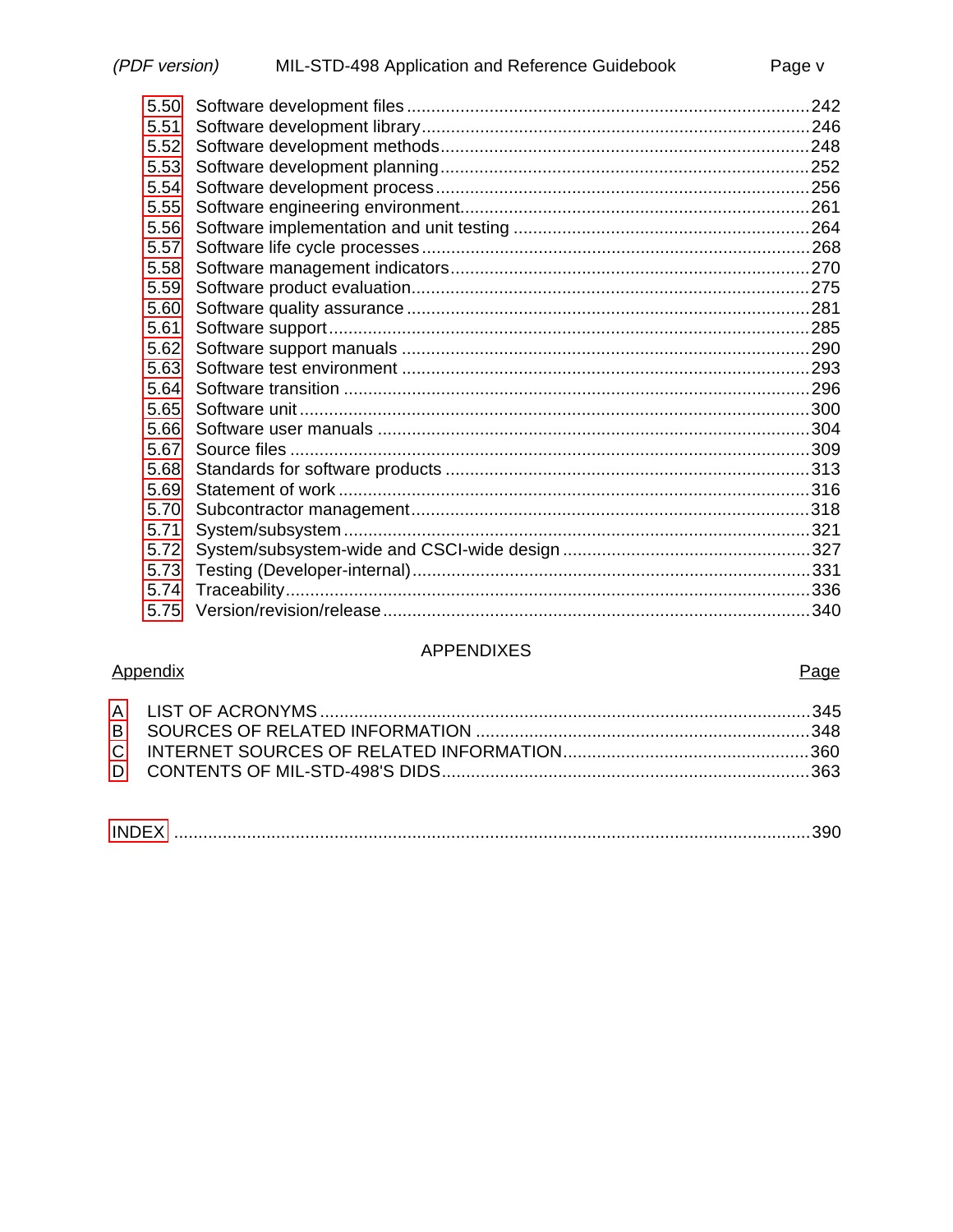# MIL-STD-498 REFERENCES FIGURES

#### Figure Page **Page 2018**

| 9.   |                                                                               |  |
|------|-------------------------------------------------------------------------------|--|
| 11.  |                                                                               |  |
| 12.  |                                                                               |  |
| 14.  |                                                                               |  |
| 17.  |                                                                               |  |
| 19.  |                                                                               |  |
| 22.  |                                                                               |  |
| 24.  | MIL-STD-498's references to Computer hardware resource utilization 70         |  |
| 26.  |                                                                               |  |
| 31.  |                                                                               |  |
| 33.  |                                                                               |  |
| 37.  |                                                                               |  |
| 39.  |                                                                               |  |
| 41.  |                                                                               |  |
| 43.  |                                                                               |  |
| 45.  |                                                                               |  |
| 46.  |                                                                               |  |
| 49.  | MIL-STD-498's references to Documentation (Preparing documents) 123           |  |
| 50.  | MIL-STD-498's references to Documentation (Recording information) 128         |  |
| 52.  |                                                                               |  |
| 54.  | MIL-STD-498's references to Independent verification and validation  136      |  |
| 55.  | MIL-STD-498's references to Installation (Support environment) 140            |  |
| 57.  |                                                                               |  |
| 60.  |                                                                               |  |
| 62.  | MIL-STD-498's references to Joint technical and management reviews 156        |  |
| 65.  |                                                                               |  |
| 67.  |                                                                               |  |
| 69.  | MIL-STD-498's references to Problem category and priority classifications 170 |  |
| 72.  |                                                                               |  |
| 75.  |                                                                               |  |
| 77.  |                                                                               |  |
| 79.  |                                                                               |  |
| 84.  |                                                                               |  |
| 86.  |                                                                               |  |
| 87.  |                                                                               |  |
| 90.  |                                                                               |  |
| 92.  |                                                                               |  |
| 94.  |                                                                               |  |
| 96.  |                                                                               |  |
| 98.  |                                                                               |  |
| 100. | MIL-STD-498's references to Software configuration management233              |  |
| 102. | MIL-STD-498's references to Software development environment238               |  |
| 105. |                                                                               |  |
| 109. |                                                                               |  |
| 111. |                                                                               |  |
| 113. |                                                                               |  |
|      |                                                                               |  |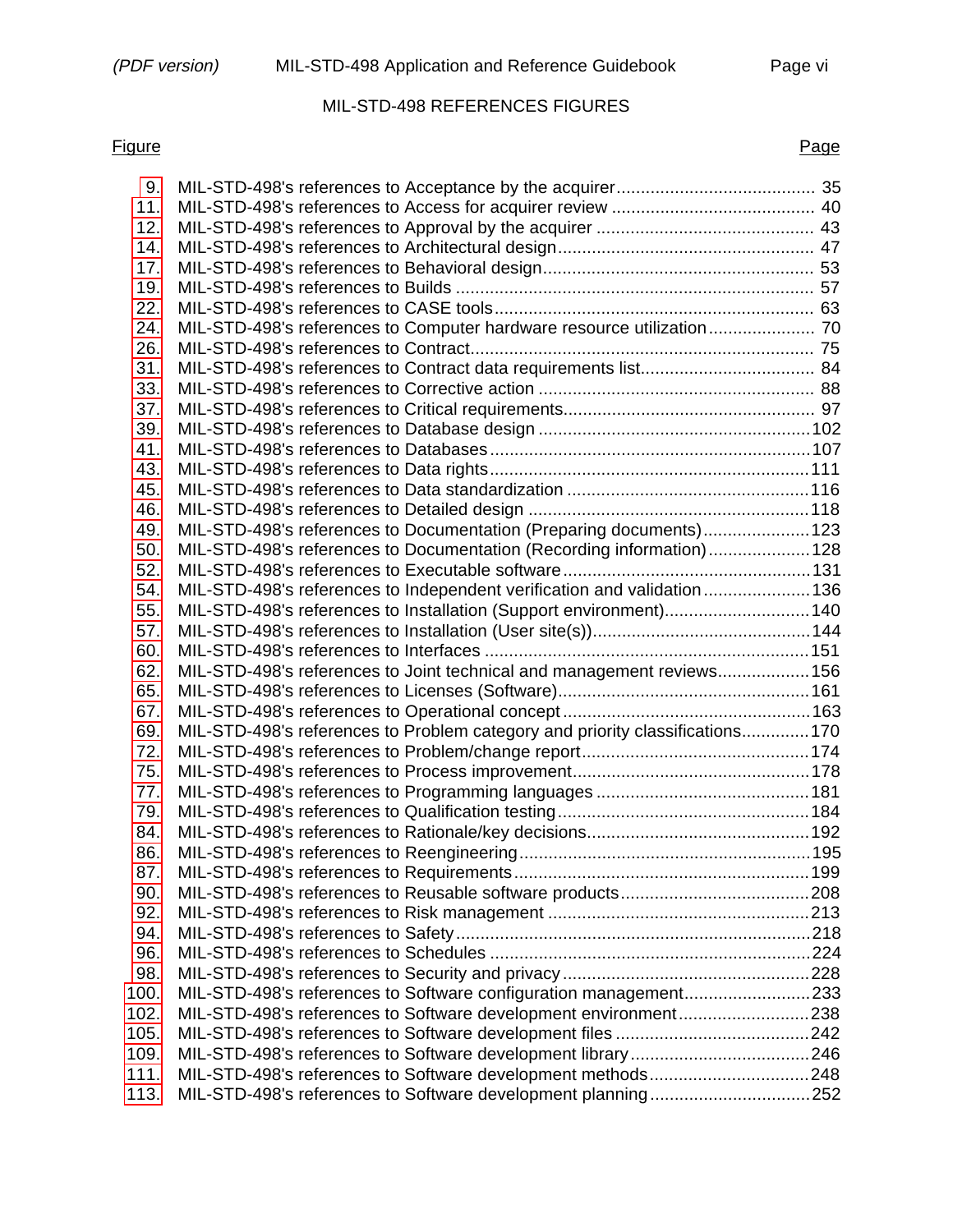| 115. | MIL-STD-498's references to Software development process                | 256         |
|------|-------------------------------------------------------------------------|-------------|
| 119. |                                                                         | 261         |
| 121. | MIL-STD-498's references to Software implementation and unit testing    | 264         |
| 123. |                                                                         | 270         |
| 125. |                                                                         | 275         |
| 128. |                                                                         | 281         |
| 130. |                                                                         | 285         |
| 132. |                                                                         | 290         |
| 134. |                                                                         | 293         |
| 136. |                                                                         | 296         |
| 138. |                                                                         | 300         |
| 140. |                                                                         | 304         |
| 142. |                                                                         | 309         |
| 144. |                                                                         | 313         |
| 146. |                                                                         |             |
| 147. |                                                                         | .318        |
| 149. |                                                                         | 321         |
| 152. | MIL-STD-498's references to System/subsystem-wide and CSCI-wide design. | $\dots$ 327 |
| 155. |                                                                         | 331         |
| 158. |                                                                         | 336         |
| 160. |                                                                         | 340         |
|      |                                                                         |             |

# DEVELOPER'S KEY ACTIVITIES FIGURES

#### Figure Page **Page 2018**

| 13. |                                                                     |                                                                                 |  |
|-----|---------------------------------------------------------------------|---------------------------------------------------------------------------------|--|
| 16. |                                                                     |                                                                                 |  |
| 18. |                                                                     |                                                                                 |  |
| 23. |                                                                     |                                                                                 |  |
| 25. |                                                                     | Developer's key activities related to Computer hardware resource utilization 71 |  |
| 34. |                                                                     |                                                                                 |  |
| 38. |                                                                     |                                                                                 |  |
| 40. |                                                                     |                                                                                 |  |
| 42. |                                                                     |                                                                                 |  |
| 47. |                                                                     |                                                                                 |  |
| 51. |                                                                     | Developer's key activities related to Documentation (Recording information)129  |  |
| 53. |                                                                     |                                                                                 |  |
| 56. |                                                                     | Developer's key activities related to Installation (Support environment)  141   |  |
| 58. |                                                                     | Developer's key activities related to Installation (User site(s)) 145           |  |
| 61. |                                                                     |                                                                                 |  |
| 66. |                                                                     |                                                                                 |  |
| 68. |                                                                     |                                                                                 |  |
| 70. | Developer's key activities related to Problem category and priority |                                                                                 |  |
|     | classifications                                                     |                                                                                 |  |
| 73. |                                                                     |                                                                                 |  |
| 76. |                                                                     |                                                                                 |  |
| 78. |                                                                     | Developer's key activities related to Programming languages 182                 |  |
| 80. |                                                                     |                                                                                 |  |
| 85. |                                                                     | Developer's key activities related to Rationale/key decisions 192               |  |
|     |                                                                     |                                                                                 |  |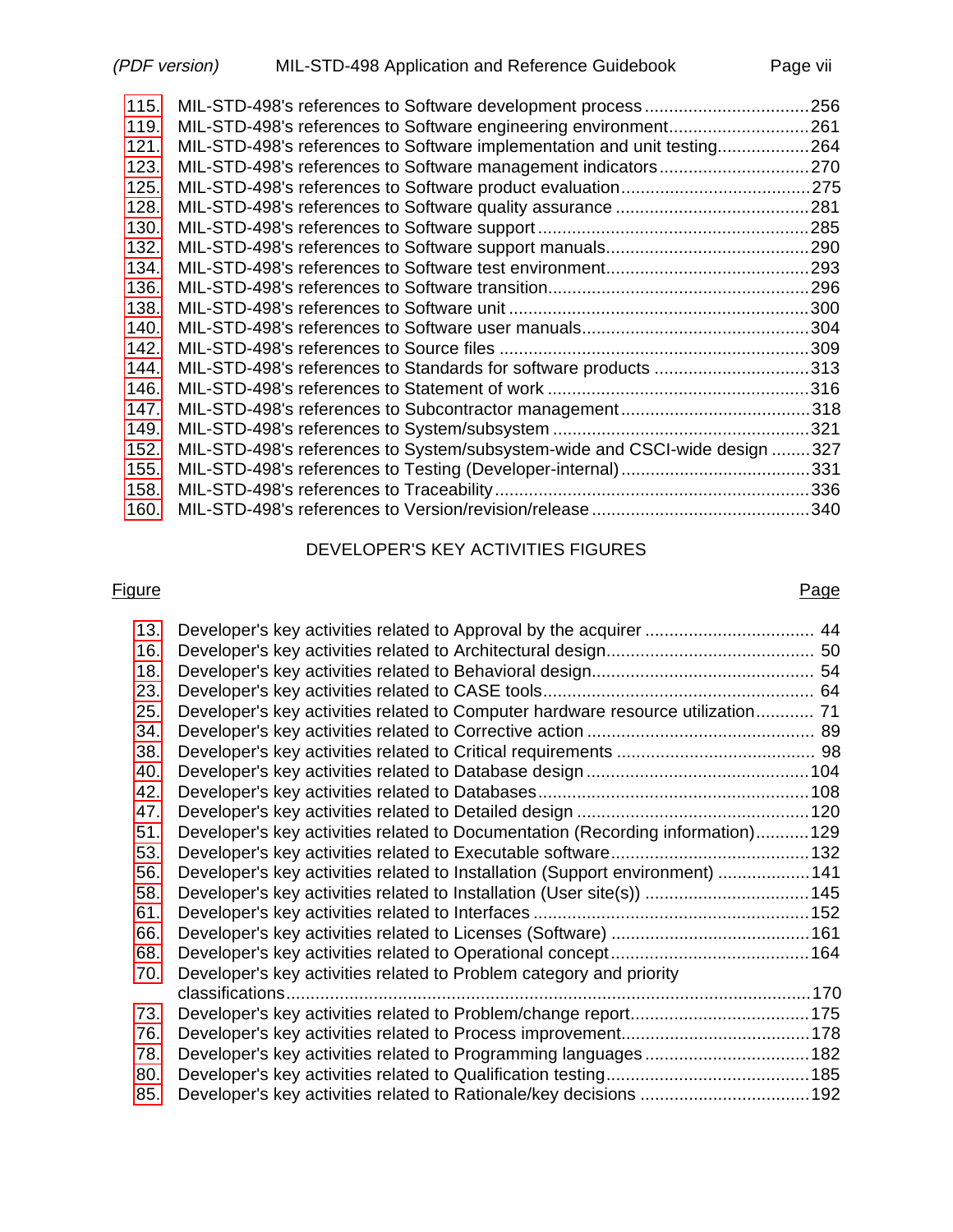| 88.  |                                                                 |                                                                                    | .200 |
|------|-----------------------------------------------------------------|------------------------------------------------------------------------------------|------|
| 91.  |                                                                 | Developer's key activities related to Reusable software products209                |      |
| 93.  |                                                                 |                                                                                    |      |
| 95.  |                                                                 |                                                                                    |      |
| 97.  |                                                                 |                                                                                    |      |
| 99.  |                                                                 |                                                                                    |      |
| 101. |                                                                 | Developer's key activities related to Software configuration management234         |      |
| 103. |                                                                 | Developer's key activities related to Software development environment239          |      |
| 106. |                                                                 | Developer's key activities related to Software development files243                |      |
| 110. |                                                                 | Developer's key activities related to Software development library246              |      |
| 112. |                                                                 | Developer's key activities related to Software development methods248              |      |
| 114. |                                                                 | Developer's key activities related to Software development planning253             |      |
| 117. |                                                                 | Developer's key activities related to Software development process258              |      |
| 120. |                                                                 | Developer's key activities related to Software engineering environment262          |      |
| 122. |                                                                 | Developer's key activities related to Software implementation and unit testing 265 |      |
| 124. |                                                                 | Developer's key activities related to Software management indicators271            |      |
| 126. |                                                                 | Developer's key activities related to Software product evaluation277               |      |
| 129. |                                                                 | Developer's key activities related to Software quality assurance 282               |      |
| 131. |                                                                 |                                                                                    |      |
| 133. |                                                                 | Developer's key activities related to Software support manuals 291                 |      |
| 135. |                                                                 | Developer's key activities related to Software test environment 294                |      |
| 137. |                                                                 |                                                                                    |      |
| 139. |                                                                 |                                                                                    |      |
| 141. |                                                                 | Developer's key activities related to Software user manuals 305                    |      |
| 143. |                                                                 |                                                                                    |      |
| 145. |                                                                 | Developer's key activities related to Standards for software products 314          |      |
| 148. |                                                                 | Developer's key activities related to Subcontractor management318                  |      |
| 150. |                                                                 |                                                                                    |      |
| 153. | Developer's key activities related to System/subsystem-wide and |                                                                                    |      |
|      | CSCI-wide design                                                |                                                                                    |      |
| 156. |                                                                 | Developer's key activities related to Testing (Developer-internal)332              |      |
| 161. |                                                                 |                                                                                    |      |

# OTHER FIGURES

| --<br><u>Figure</u> | Page |
|---------------------|------|
|                     |      |

| 1.  |  |
|-----|--|
| 2.  |  |
| 3.  |  |
| 4.  |  |
| 5.  |  |
| 6.  |  |
| 7.  |  |
| 8.  |  |
| 10. |  |
| 15. |  |
| 20. |  |
| 21. |  |
|     |  |
|     |  |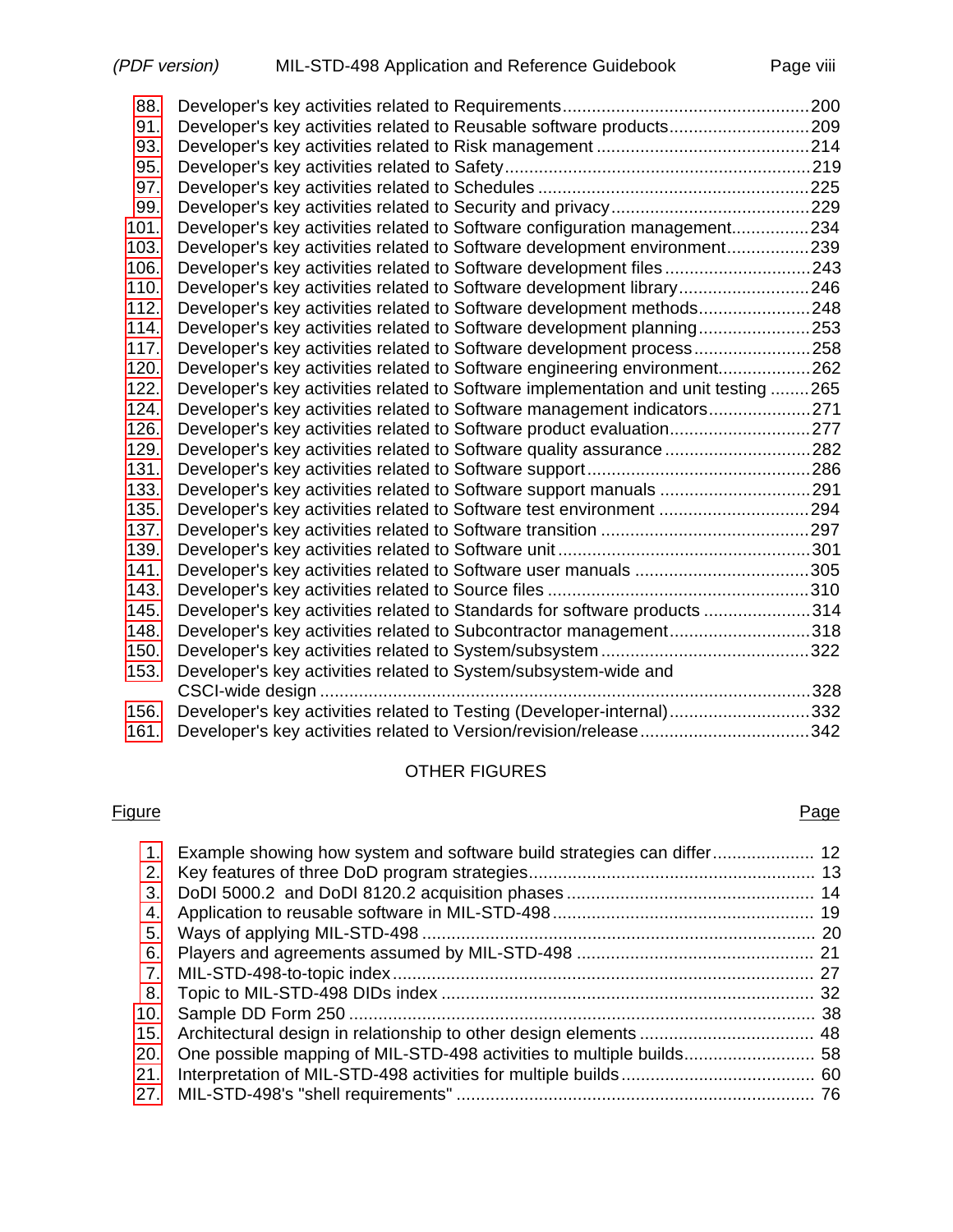| 28.  |                                                                                 |  |
|------|---------------------------------------------------------------------------------|--|
| 29.  |                                                                                 |  |
| 30.  | Levels of interest in selection/tailoring/evaluation of software products among |  |
|      |                                                                                 |  |
| 32.  |                                                                                 |  |
| 35.  |                                                                                 |  |
| 36.  |                                                                                 |  |
| 44.  |                                                                                 |  |
| 48.  |                                                                                 |  |
| 59.  |                                                                                 |  |
| 63.  |                                                                                 |  |
| 64.  |                                                                                 |  |
| 71.  | Comparison of problem category and priority classifications between             |  |
|      |                                                                                 |  |
| 74.  |                                                                                 |  |
| 81.  |                                                                                 |  |
| 82.  |                                                                                 |  |
| 83.  |                                                                                 |  |
| 89.  |                                                                                 |  |
| 104. |                                                                                 |  |
| 107. | MIL-STD-498's requirements to record test information in software               |  |
|      |                                                                                 |  |
| 108. | MIL-STD-498's requirements on levels of software development files244           |  |
| 116. |                                                                                 |  |
| 118. | IDEF0 model to define a project's software development process259               |  |
| 127. | Example of one possible implementation of software product evaluation278        |  |
| 151. |                                                                                 |  |
| 154. | System/subsystem-wide and CSCI-wide design in relationship to other design      |  |
|      | elements                                                                        |  |
| 157. |                                                                                 |  |
| 159. |                                                                                 |  |
| 162. |                                                                                 |  |
| 163. |                                                                                 |  |
| 164. |                                                                                 |  |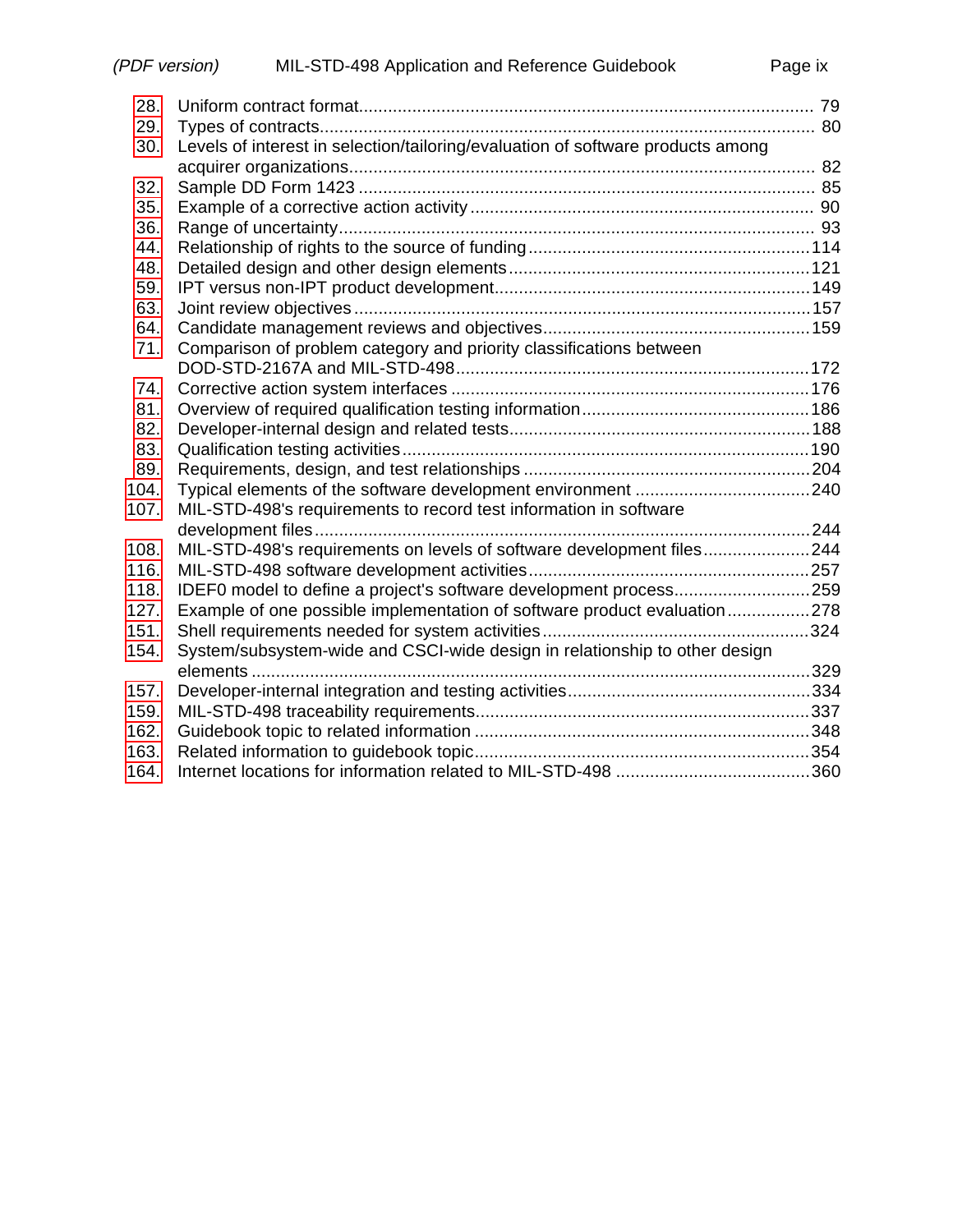#### FOREWORD

<span id="page-9-0"></span>1. This guidebook is available for use by all departments and agencies of the Department of Defense (DoD) or any other government agency.

2. MIL-STD-498, Software Development and Documentation, identifies a set of software development activities and defines the software products to be generated by those activities. In order to use the standard effectively, all parties involved in a software development effort need to understand the principles that underlie the standard. This guidebook is intended to help the acquirer understand and apply MIL-STD-498, but, it can be useful to developers and other parties.

3. This guidebook is the second of two guidebooks prepared by DoD for use with MIL-STD-498. The two guidebooks are:

- 1) MIL-STD-498 Overview and Tailoring Guidebook. The first guidebook provides the following:
	- [Objectives of MIL-STD-498](#page-18-1)
	- [Overview of the standard](#page-21-0)
	- [Key concepts of the standard](#page-31-3)
	- [Conversion guide](#page-46-0)
	- [Tailoring and application guidance](#page-50-0)
- 2) MIL-STD-498 Application and Reference Guidebook. The second guidebook provides the following:
	- Topic-by-topic application of the standard including:
		- A summary of MIL-STD-498's requirements
		- Acquirer responsibilities and considerations
		- Things to think about
	- Tables and indexes between the guidebook and MIL-STD-498's requirements, activities, and Data Item Descriptions (DIDs).

4. Beneficial comments (recommendations, additions, deletions) and any pertinent data that may be of use in improving this document should be addressed to SPAWAR 10-12, 2451 Crystal Drive (CPK 5), Arlington, VA 22245-5200.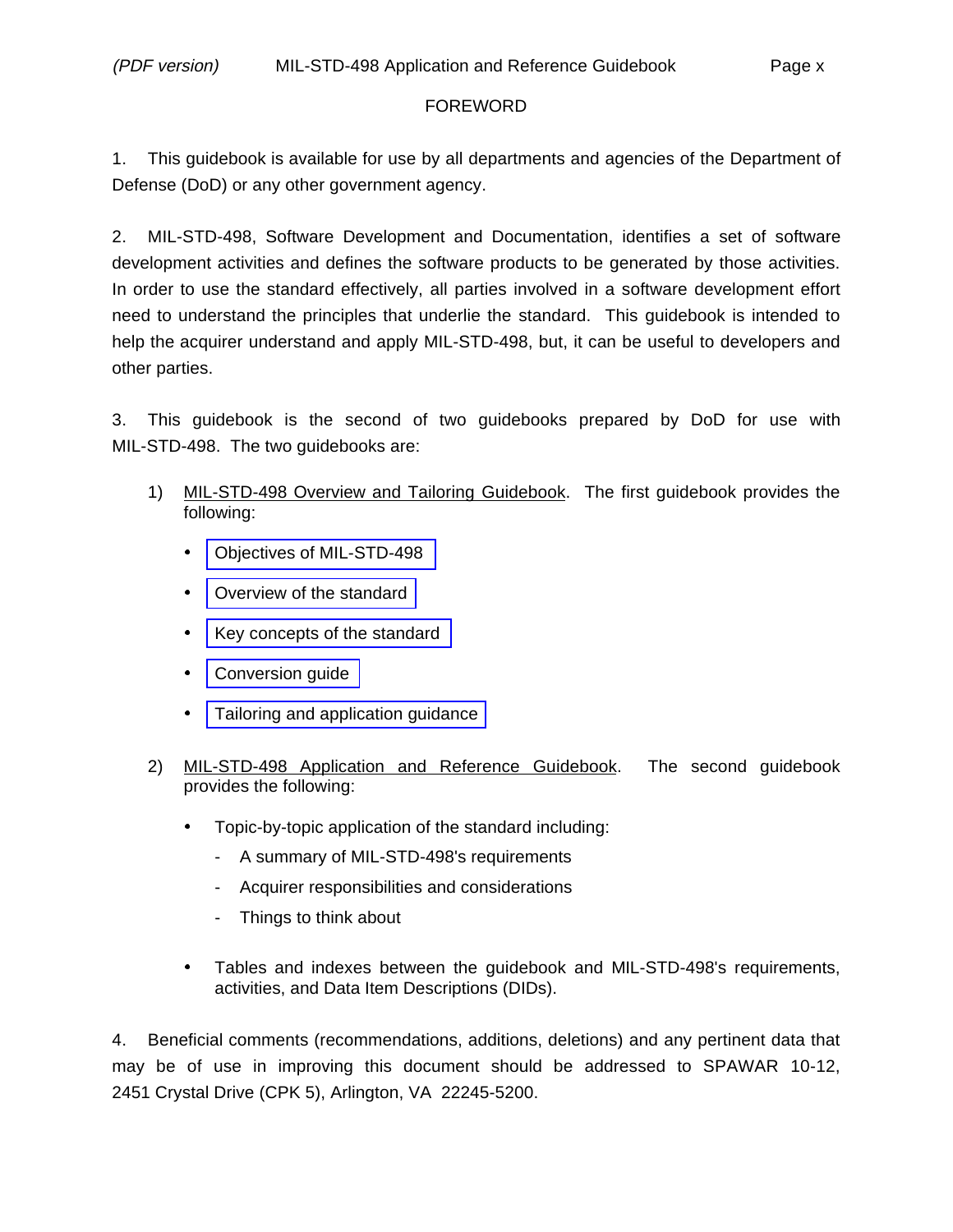# EXECUTIVE OVERVIEW

<span id="page-10-1"></span><span id="page-10-0"></span>MIL-STD-498 is a standard for the software development process. It is applicable throughout the system life cycle. It establishes uniform requirements for acquiring, developing, modifying, and documenting software. It defines standard terminology and establishes activities, tasks, and products for a software development or maintenance project. It can be applied to any type of software, including application software, operating system software, the software portion of firmware, reusable software, and software employed to develop deliverable software.

The activities in the standard form a comprehensive set, sufficient for a large, complex project, but scalable and adaptable to suit the needs of small ones. The standard is meant to be tailored as needed for each project by specifying in the contract which provisions of the standard apply.

The standard is intended to be responsive to the rapidly evolving software discipline. It is independent of any particular methodology, ensuring the acquirer's right to specify the product and the developer's right to be technologically creative and innovative. In particular:

- The activities and tasks in the standard tell what to do, not how to do it. For example, the standard requires the developer to perform architectural design, but does not require use of the object-oriented design method.
- The standard does not specify or encourage any software life cycle model (Waterfall, Incremental, Evolutionary, Spiral, etc.). Instead, the standard provides the building blocks needed to carry out the life cycle model selected for a software project.
- The standard does not specify or depend on any design or programming language. It is meant to be applicable regardless of the language used.
- The standard provides flexibility regarding documentation:
	- A distinction is made between the task of generating and recording planning or engineering information, a task that is intrinsic to the development of software, and the task of generating a deliverable containing that information.
	- Information and deliverables can be in hardcopy form (using contractor or DID format), in electronic form, or in computer-aided software engineering (CASE) tools.
- The standard does not emphasize any particular software quality factor, such as reliability, maintainability, or reusability. This choice is left to each project.
- The standard can be used within an organization or contractually between two parties.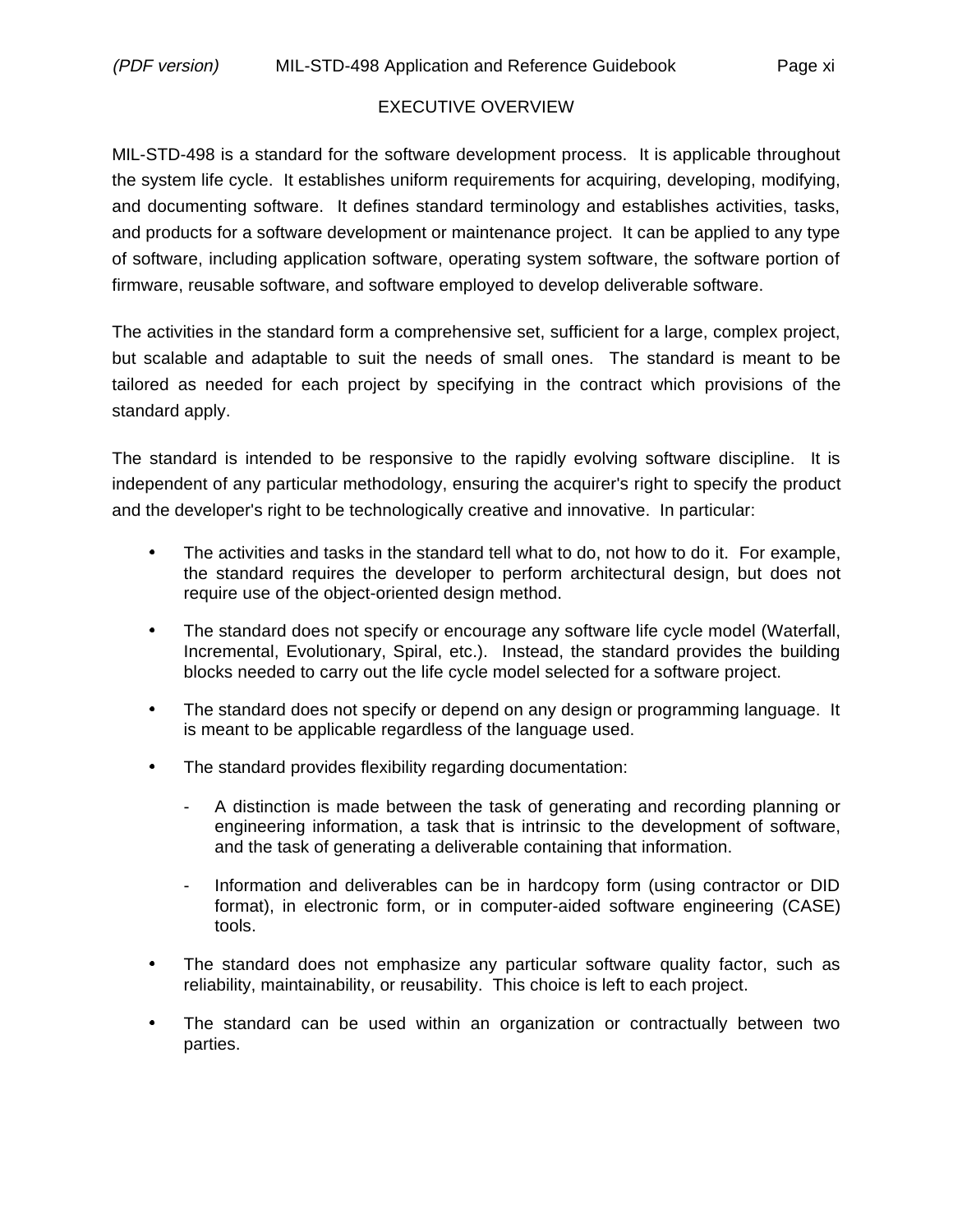The standard provides a performance-based distinction between requirements for a product and design of a product. A requirement is a characteristic that a system or software item is required to possess to be acceptable to the acquirer, while design is a characteristic that the acquirer is willing to leave up to the developer. This emphasis on required performance can allow a developer to provide quality products at reduced costs when unique product solutions are not required.

MIL-STD-498 specifically removes key problems found in the use of predecessor standards. MIL-STD-498:

- a. Is usable with any development strategy. MIL-STD-498 has been structured to better accommodate development models other than the traditional "Waterfall" model; to avoid time-oriented dependencies and implications; to provide alternatives to formal reviews (that can force a Waterfall development model); and to explain how to apply the standard across multiple builds or iterations.
- b. Is usable with any development methods. To improve compatibility with object-oriented and other methods not using functional decomposition, MIL-STD-498 allows the developer to define the design and implementation structures, and to use that structure in the documentation.
- c. Is compatible with CASE tools. MIL-STD-498 recognizes that much of the significant work on a software development project does not involve writing documents. The standard: (1) separates planning and engineering activities from preparation of deliverables to make it easier to call for one without the other; (2) provides language that permits the recording of project information in forms other than traditional documents, such as CASE tools; (3) acknowledges data in CASE tools as a substitute for traditional documents; and (4) provides guidance to prevent unnecessary deliverables.
- d. Provides requirements for software reuse. MIL-STD-498 recognizes that many projects incorporate or are based on reusable software. To provide clearer requirements when this is the case, the standard: (1) identifies criteria for use in evaluating reusable software, and (2) provides guidance on interpreting MIL-STD-498's activities and deliverables when applied to reusable software.
- e. Supports the use of software measurement. MIL-STD-498 supports the use of software measurement. The standard requires identification and application of software management indicators and includes an annex of candidate indicators that might be used.
- f. Emphasizes software supportability. MIL-STD-498 has enhanced software supportability requirements. Examples are requirements to: (1) record the rationale for key decisions made on the project; (2) identify all resources the maintenance organization will need to maintain the software; and (3) demonstrate that those resources are sufficient to maintain the software.
- g. Provides a role for software in the system. MIL-STD-498 recognizes that software exists in the context of a system. It provides a role for the software developer both in the case of a hardware-software system and a software-only system.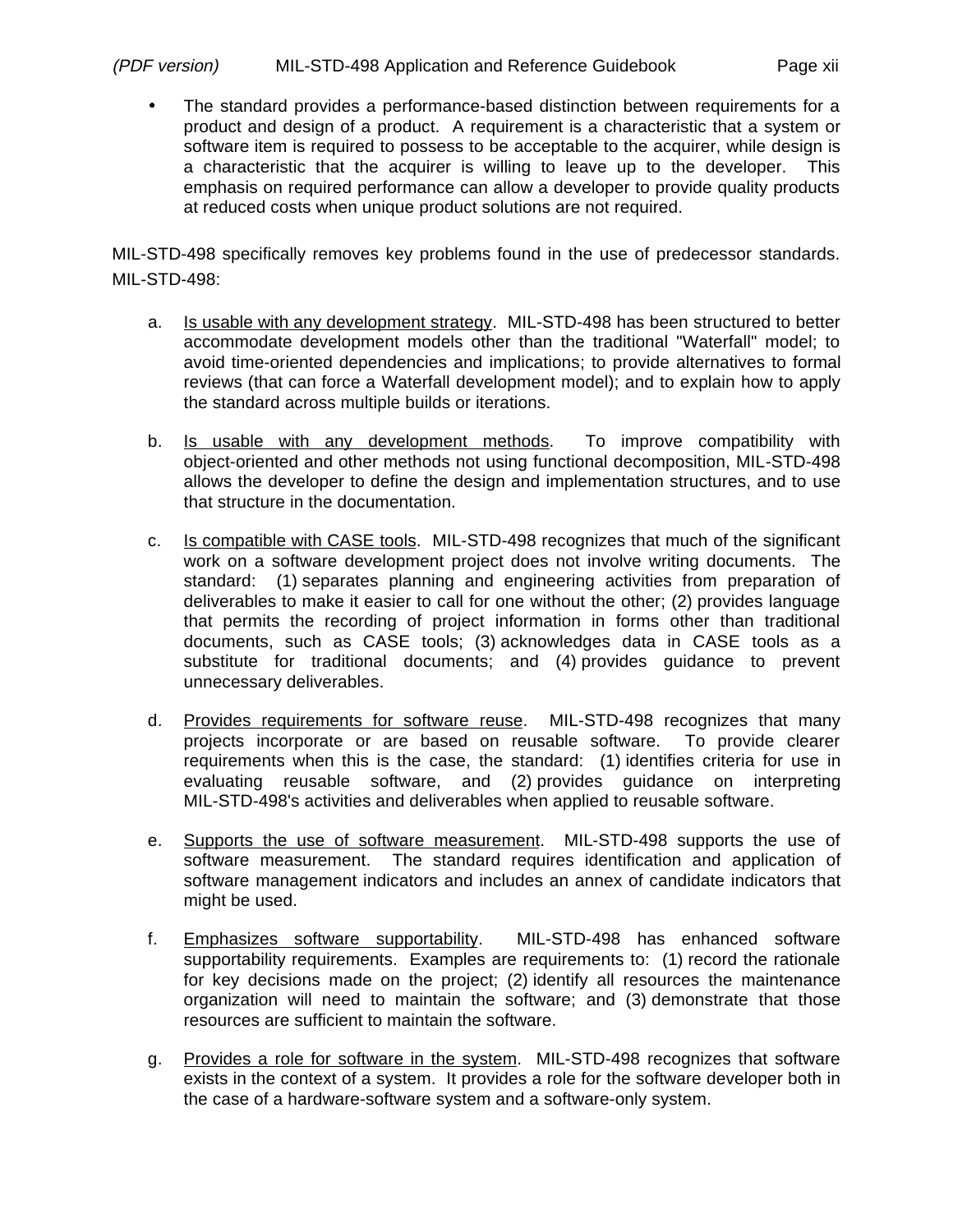<span id="page-12-0"></span>

# PARTICIPANTS

The MIL-STD-498 Application and Reference Guidebook was sponsored by the Joint Logistics Commanders (JLC) Joint Policy Coordinating Group on Computer Resource Management (JPCG-CRM), and was developed by Logicon under the direction of the MIL-STD-498 Harmonization Working Group (HWG). At the time this guidebook was completed, the HWG had the following membership:

Dr. Raghu Singh, SPAWAR, HWG Chairman Norma Stopyra, SPAWAR, MIL-STD-498 Guidebook Product Manager

Paul Anderson, SPAWAR Larry Baker, DSMC Victor Charles, ARDEC Perry DeWeese, CODSIA Robert Gagnon, OASD (ES) Susan Gardner, FAA Joseph Gianuzzi, SEI Dung Minh Ha, MCTSSA Robert Hegland, USAISSC Priscilla Hopkins, DoD IG Alan Huguley, DMA

# Tim Janes, MoD, UK Capt. Jonathan Liles, HQ AFMC Donna McCloud, HQ DLA LTC. Dixie McNeme, USA Nancy Meier, NSA Fred Moxley, DISA Randy Paul, CIA Glenn Plonk, NSA Paul Shebalin, DSMC Linda Sheets, AFMC Mary Synder, USN

# Guidebook Developers:

Myrna Olson Stuart Campbell Katherine Dean Lynne Buss Ketchie Dorothy Kuckuck Al Peschel Bill Stuart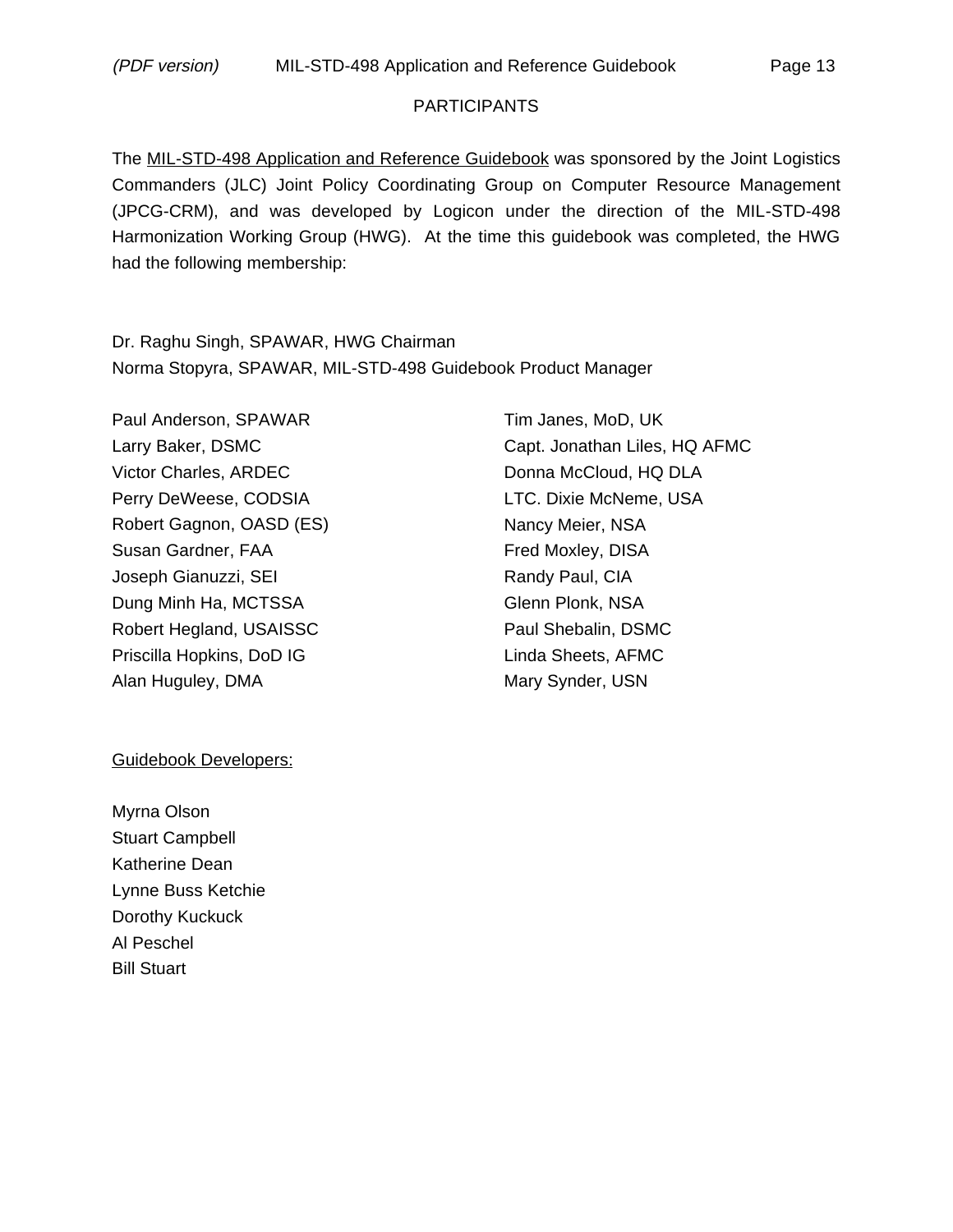<span id="page-13-0"></span>This page is intentionally blank.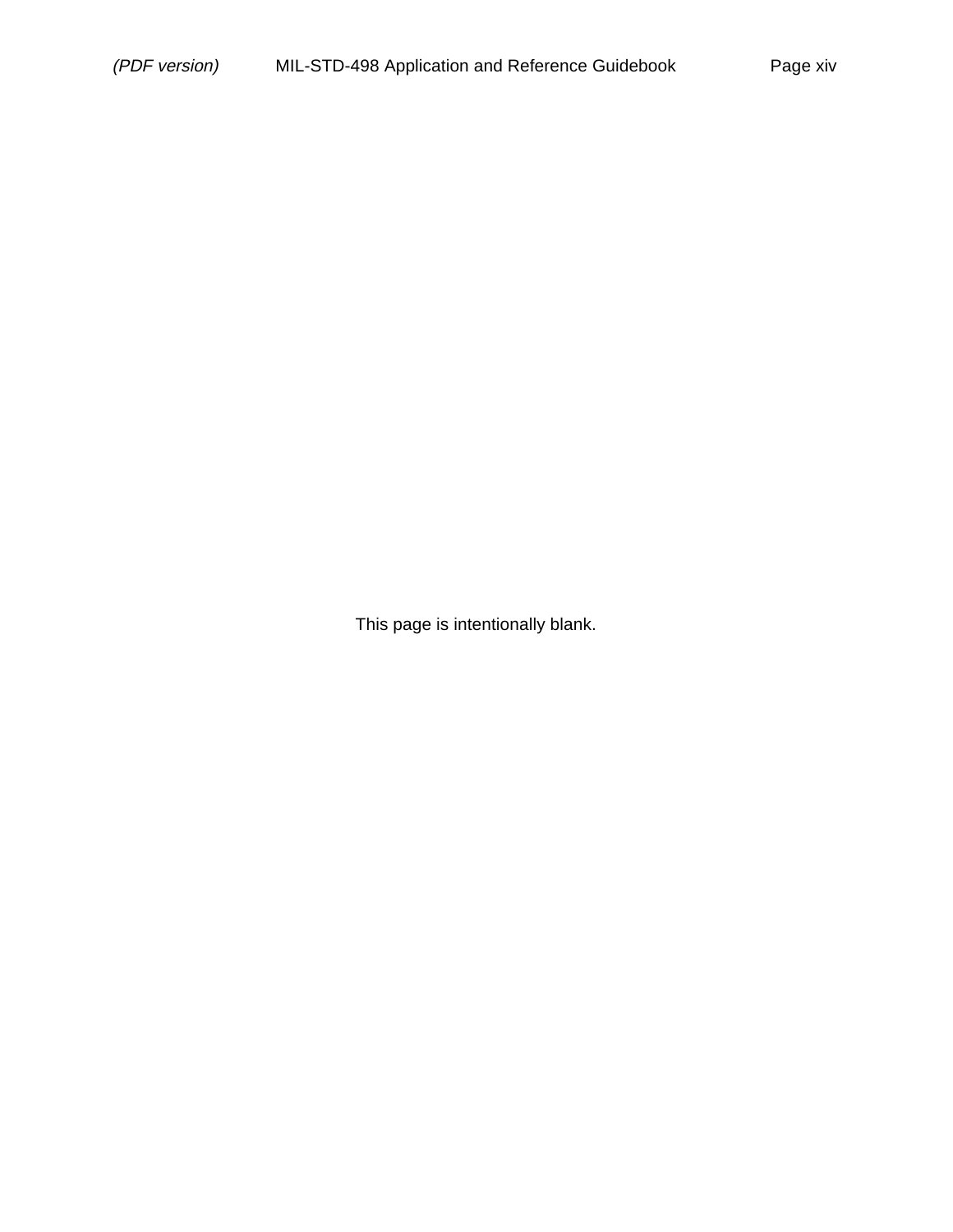## **1. SCOPE**

- <span id="page-14-0"></span>**1.1 Purpose**. The purpose of this guidebook is to:
	- a. Provide guidance to an acquirer in the application of MIL-STD-498 in a contractual relationship.
	- b. Provide ongoing guidance for using MIL-STD-498 over the life of a project, both to evaluate project progress and perform in-house development.
	- c. Provide a detailed reference guide covering key topics associated with the acquisition and development of software. This reference guide provides:
		- 1) A summary of MIL-STD-498's requirements on key topics for easy reference
		- 2) A description of acquirer responsibilities and considerations regarding the topic
		- 3) A list of questions an acquirer might consider in project planning or in monitoring project risks to ensure objectives and goals are met within cost and schedule constraints
- <span id="page-14-1"></span>**1.2 Application of the guidebook**. This guidebook is intended to be applied as follows.

**1.2.1 Intended audience**. This guidebook is addressed to the acquirer, that is, to an organization that procures software products for itself or for another organization. It can also be used by developers and other parties, but its focus is on helping the acquirer understand and apply MIL-STD-498.

**1.2.2 Use on contracts**. This guidebook is not intended to be included in procurements or contracts as a contractually binding document. It is meant to provide guidance only.

**1.3 Organization of the guidebook**. This guidebook is organized into five major sections with supporting appendixes.

- a. Section 1 defines the purpose, application, and organization of the guidebook.
- b. [Section 2 p](#page-16-2)rovides information about documents mentioned in the guidebook.
- c. [Section 3 d](#page-18-1)efines key terms used in MIL-STD-498 and this guidebook.
- d. [Section 4](#page-24-3) describes and gives guidance on the intended application of the standard by an acquirer in a contractual relationship.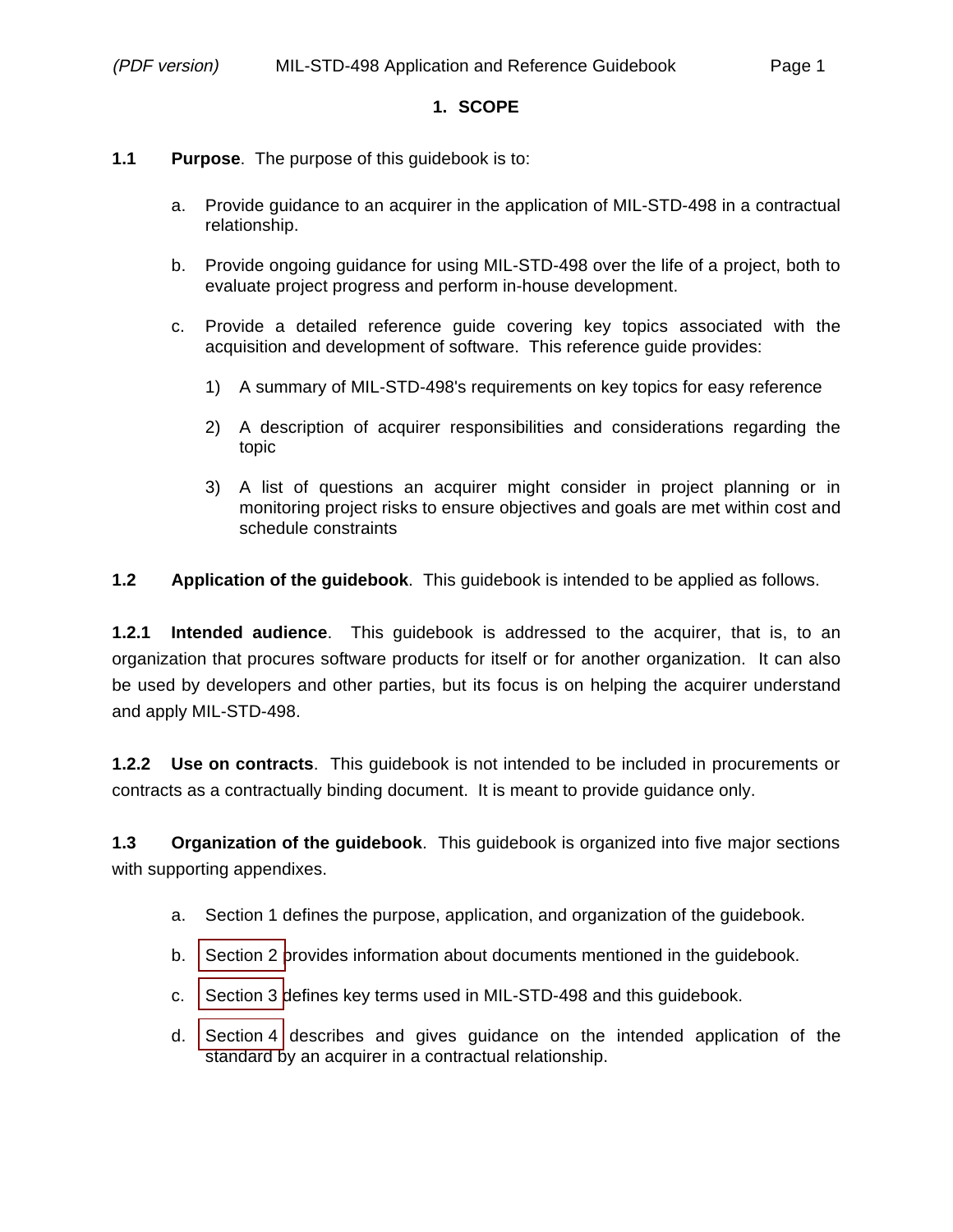- 
- <span id="page-15-0"></span>e. [Section 5](#page-0-0) provides a detailed reference guide covering key topics associated with the application and development of software. The topics are arranged in alphabetical order, with page footers containing the topic names, to assist the reader in locating information. Each section 5 topic description is divided into four subparagraphs:
	- 1) Paragraph 5.x.1 summarizes the key topic-related requirements in the standard. When specific MIL-STD-498 references exist, this section contains a figure providing an index of relevant references to the topic. Within this index, MIL-STD-498 requirements are indicated with normal text; explanatory or non-mandatory references are indicated with *italicized text*. When applicable, this section contains a second figure listing key developer activities related to the topic.
	- 2) Paragraph 5.x.2 discusses acquirer responsibilities and provides some issues for consideration, including lessons learned regarding the topic.
	- 3) Paragraph 5.x.3 lists topic-related questions. The questions are intended to provide acquirers and developers with "things to think about" over the course of the project. These questions are candidates for discussion at joint reviews and may help surface and resolve problematic issues.
	- 4) Paragraph 5.x.4 contains a list of topics found elsewhere in this guidebook that are related to the topic being discussed.
- f. [Appendix A p](#page-0-0)rovides a list of acronyms used in this guidebook.
- g. [Appendix B](#page-3-0) provides a cross-reference between topics and sources of related information.
- h. Appendix C provides a list of useful internet addresses.
- i. [Appendix D c](#page-18-1)ontains tables of contents, one for each of MIL-STD-498's twenty-two DIDs.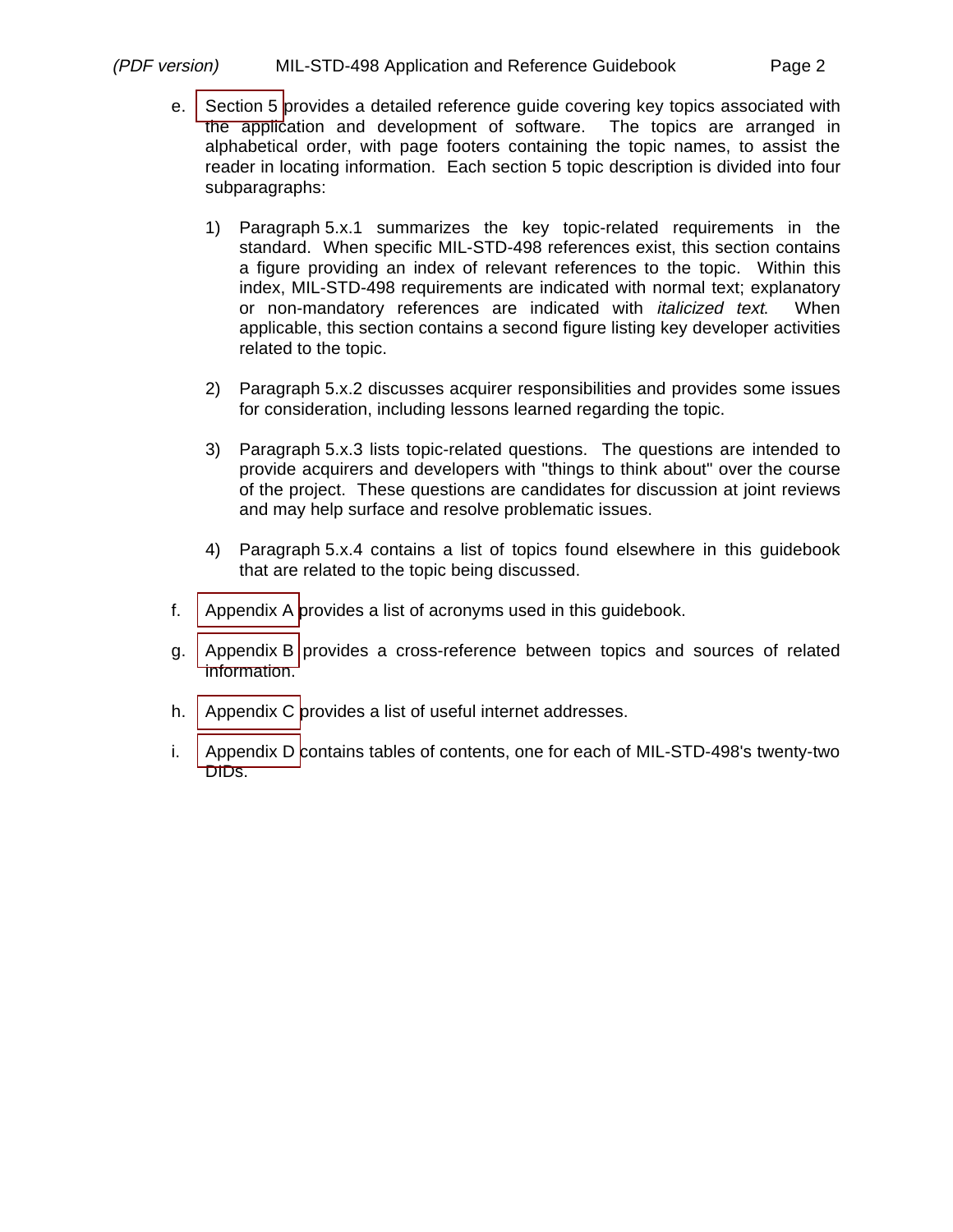#### **2. APPLICABLE DOCUMENTS**

<span id="page-16-2"></span><span id="page-16-0"></span>This section identifies documents mentioned in sections 3, 4 and 5 of this guidebook.

# **2.1 Government documents**.

**2.1.1 Specifications, standards, and handbooks**. The following specifications, standards, and handbooks form a part of this document to the extent specified herein. Unless otherwise specified, the issues of these documents are those listed in the Department of Defense Index of Specifications and Standards (DoDISS) and supplements thereto.

# SPECIFICATIONS: None

# <span id="page-16-1"></span>DEPARTMENT OF DEFENSE STANDARDS

| MIL-STD-498       | $\sim 100$ | Software Development and Documentation                                    |
|-------------------|------------|---------------------------------------------------------------------------|
| DOD-STD-1703(NS)* | $\sim 100$ | <b>Software Product Standards</b>                                         |
| DOD-STD-2167A*    | $\sim 100$ | Defense System Software Development                                       |
| DOD-STD-2168**    |            | - Defense System Software Quality Program                                 |
| DOD-STD-7935A*    | $\sim$     | DoD Automated Information Systems (AIS) Documentation<br><b>Standards</b> |

- \* Superseded by MIL-STD-498
- \*\* Canceled 20 March 1995

Unless otherwise indicated, copies of the above specifications, standards, and handbooks are available from the Defense Printing Service Detachment Office, (ATTN: Customer Service), 700 Robbins Avenue, Bldg. 4D, Philadelphia, PA 19111-5094 or by sending a request by fax to 215/697-1462.

**2.1.2 Other government documents, drawings, and publications**. The following other government documents, drawings, and publications form a part of this document to the extent specified herein.

| DoDI 5000.2   | $\sim 100$ | Defense Acquisition Management Policies and Procedures                                                     |
|---------------|------------|------------------------------------------------------------------------------------------------------------|
| DoDI 8120.2   |            | - Automated Information System Life-Cycle Management<br>Process, Review, and Milestone Approval Procedures |
| <b>DFARS</b>  | $\sim 100$ | Defense FAR Supplement                                                                                     |
| DI-MGMT-80614 | $\sim 100$ | Data Item Description for Project Folders                                                                  |
| DI-MGMT-81453 | $\sim 100$ | Data Item Description for Data Accession List                                                              |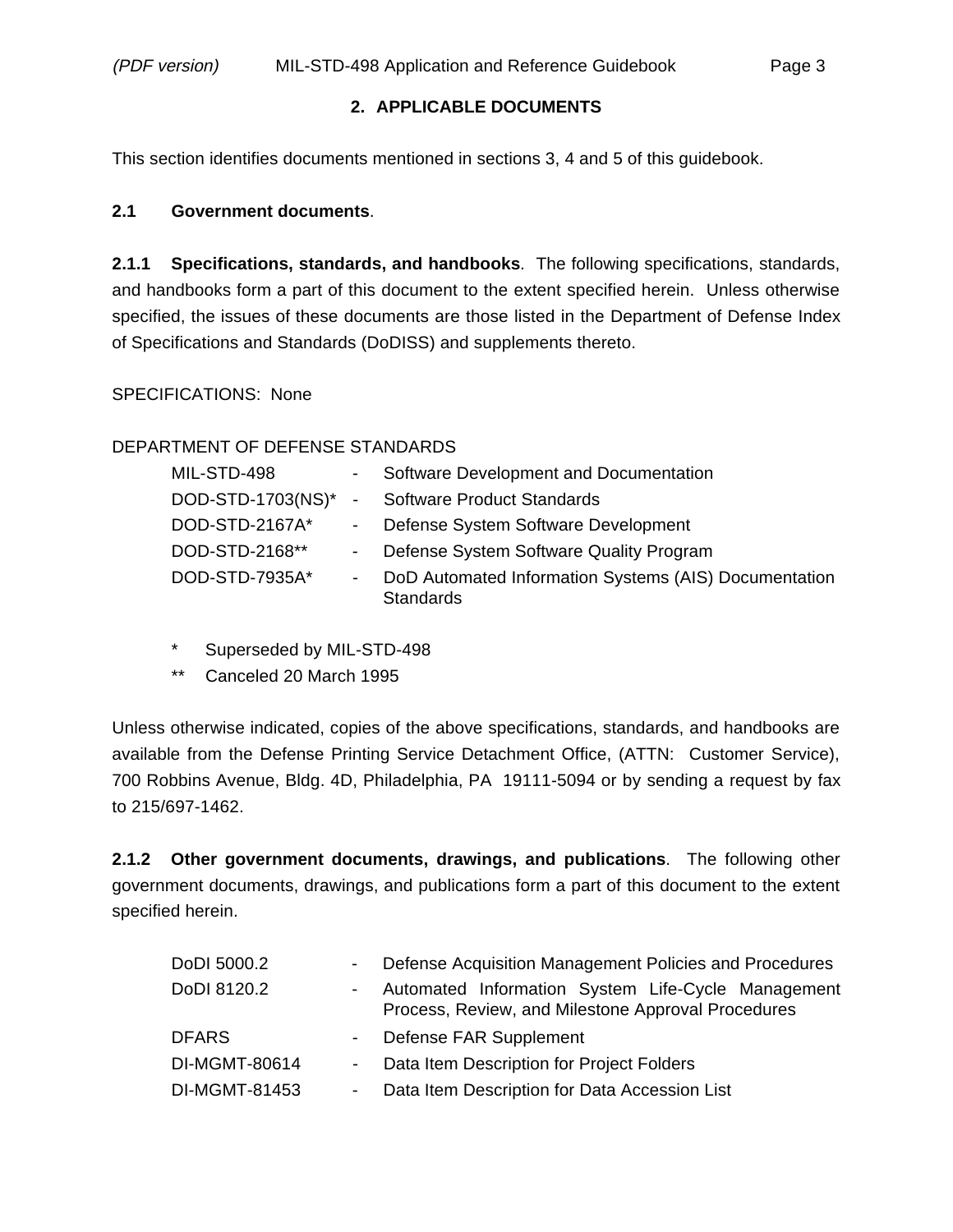<span id="page-17-0"></span>

| DD Form 250  | Material Inspection and Receiving Report   |
|--------------|--------------------------------------------|
| DD Form 1423 | - Contract Data Requirements List          |
| FAR          | - Federal Acquisition Regulation           |
| Guidebook    | MIL-STD-498 Overview & Tailoring Guidebook |

### **2.2 Non-government publications**.

#### INTERNATIONAL STANDARDS

ISO/IEC 12207 - Information technology - Software life cycle processes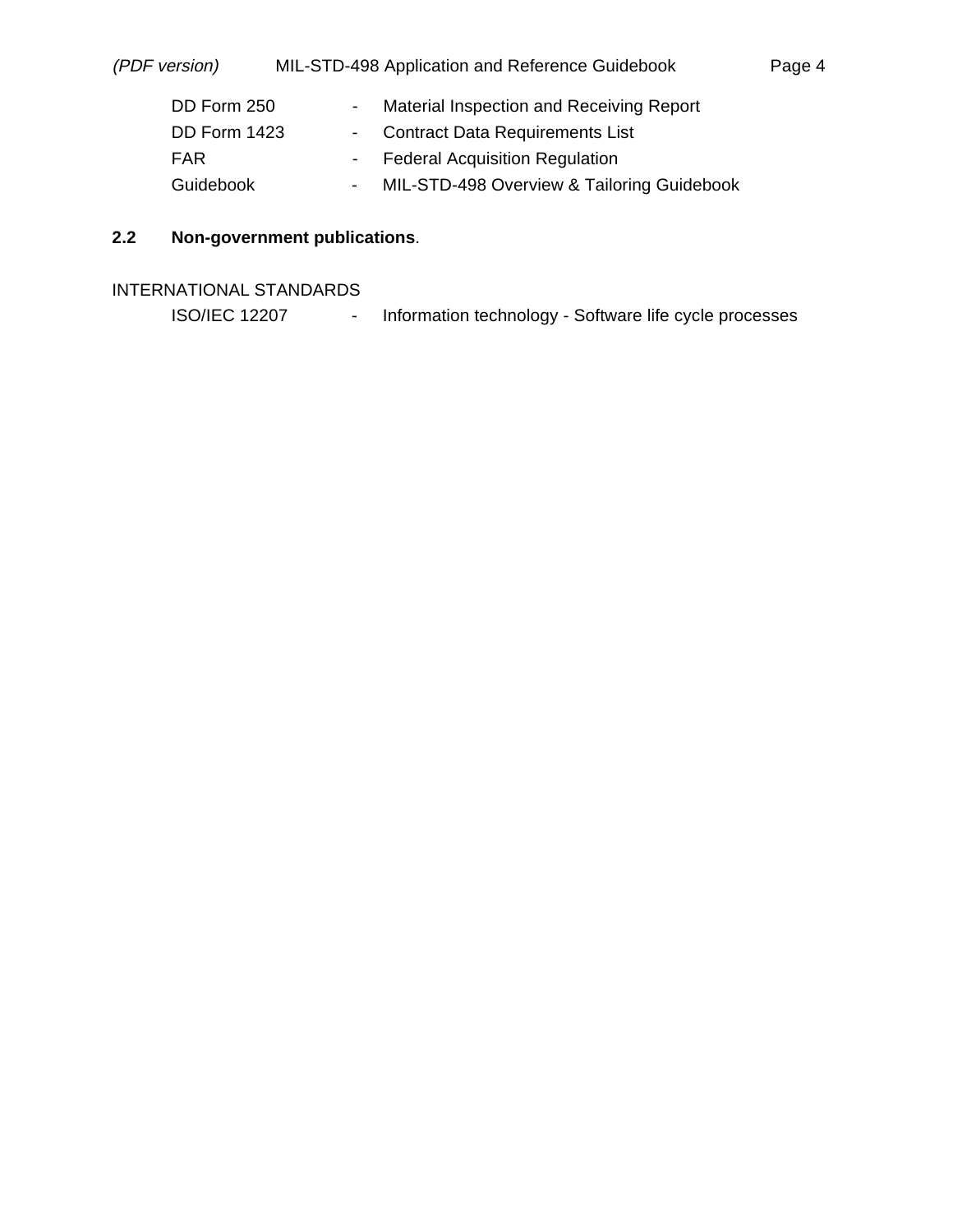#### **3. DEFINITIONS**

<span id="page-18-1"></span><span id="page-18-0"></span>The definitions below are the same as those in MIL-STD-498. They are provided here as an aid in using this guidebook. A list of acronyms used in this guidebook can be found in [Appendix A.](#page-0-0)

**3.1 Acceptance**. An action by an authorized representative of the acquirer by which the acquirer assumes ownership of software products as partial or complete performance of a contract.

**3.2 Acquirer**. An organization that procures software products for itself or another organization.

**3.3 Approval**. Written notification by an authorized representative of the acquirer that a developer's plans, design, or other aspects of the project appear to be sound and can be used as the basis for further work. Such approval does not shift responsibility from the developer to meet contractual requirements.

**3.4 Architecture**. The organizational structure of a system or CSCI, identifying its components, their interfaces, and a concept of execution among them.

**3.5 Associate developer**. An organization that is neither prime contractor nor subcontractor to the developer, but who has a development role on the same or related system or project.

**3.6 Behavioral design**. The design of how an overall system or CSCI will behave, from a user's point of view, in meeting its requirements, ignoring the internal implementation of the system or CSCI. This design contrasts with architectural design, which identifies the internal components of the system or CSCI, and with the detailed design of those components.

**3.7** Build. (1) A version of software that meets a specified subset of the requirements that the completed software will meet. (2) The period of time during which such a version is developed. Note: The relationship of the terms "build" and "version" is up to the developer; for example, it may take several versions to reach a build, a build may be released in several parallel versions (such as to different sites), or the terms may be used as synonyms.

**3.8 Computer database**. See database.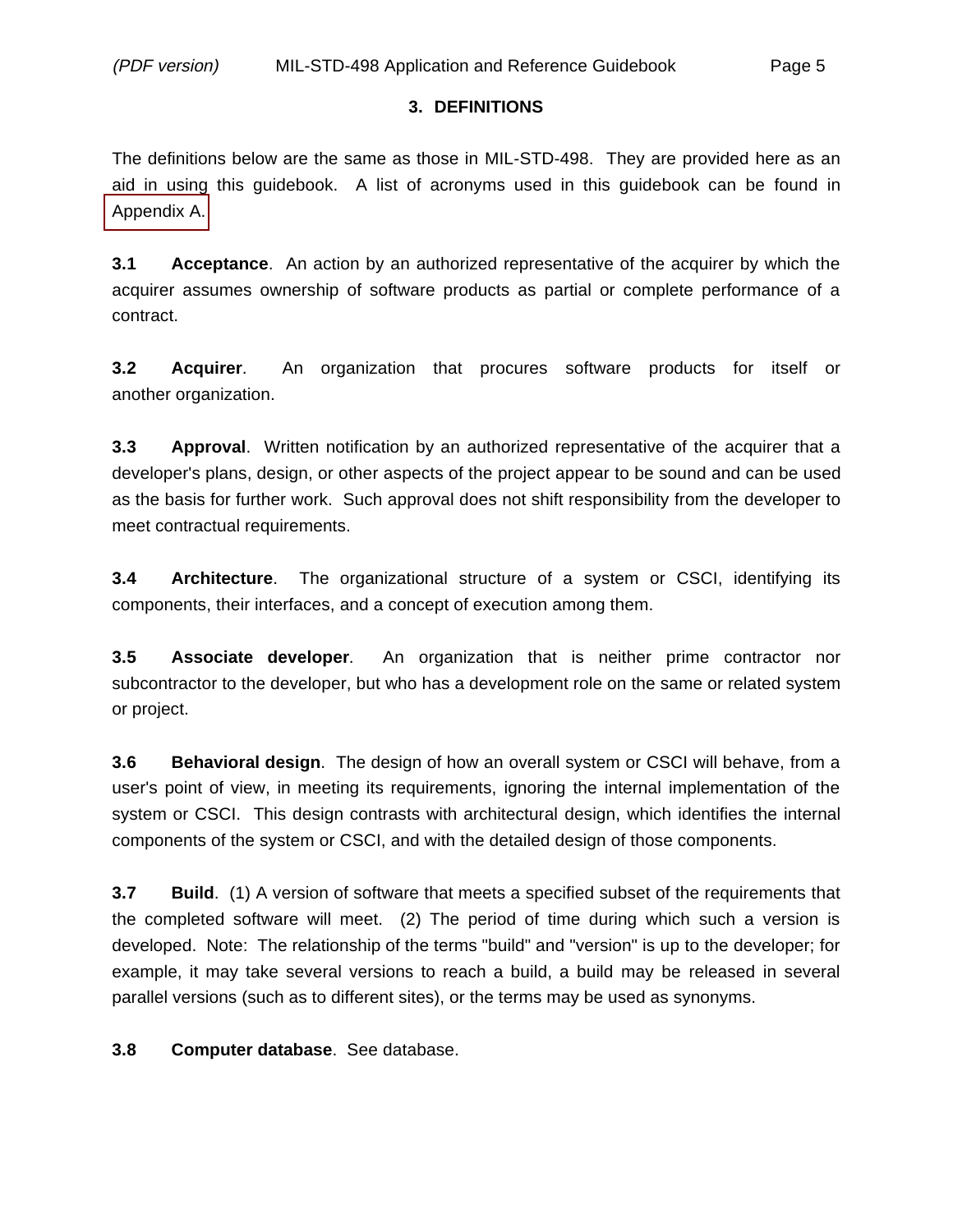<span id="page-19-0"></span>**3.9 Computer hardware**. Devices capable of accepting and storing computer data, executing a systematic sequence of operations on computer data, or producing control outputs. Such devices can perform substantial interpretation, computation, communication, control, or other logical functions.

**3.10 Computer program**. A combination of computer instructions and data definitions that enable computer hardware to perform computational or control functions.

**3.11 Computer software**. See software.

**3.12 Computer Software Configuration Item (CSCI)**. An aggregation of software that satisfies an end use function and is designated for separate configuration management by the acquirer. CSCIs are selected based on tradeoffs among software function, size, host or target computers, developer, support concept, plans for reuse, criticality, interface considerations, need to be separately documented and controlled, and other factors.

**3.13 Configuration Item**. An aggregation of hardware, software, or both that satisfies an end use function and is designated for separate configuration management by the acquirer.

**3.14 Database**. A collection of related data stored in one or more computerized files in a manner that can be accessed by users or computer programs via a database management system.

**3.15 Database management system**. An integrated set of computer programs that provide the capabilities needed to establish, modify, make available, and maintain the integrity of a database.

**3.16 Deliverable software product**. A software product that is required by the contract to be delivered to the acquirer or other designated recipient.

**3.17 Design**. Those characteristics of a system or CSCI that are selected by the developer in response to the requirements. Some will match the requirements; others will be elaborations of requirements, such as definitions of all error messages in response to a requirement to display error messages; others will be implementation related, such as decisions about what software units and logic to use to satisfy the requirements.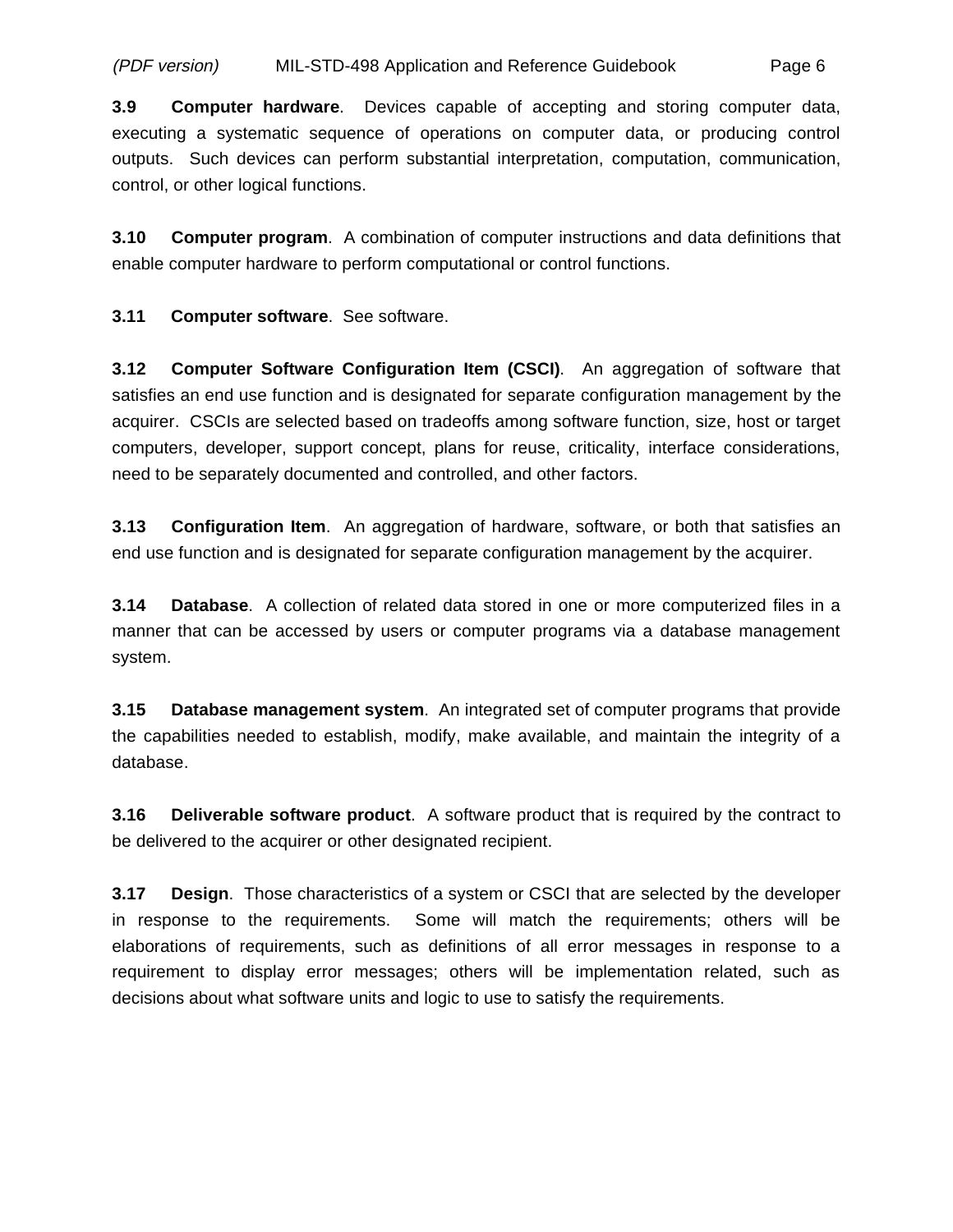**3.18 Developer**. An organization that develops software products ("develops" may include new development, modification, reuse, reengineering, maintenance, or any other activity that results in software products). The developer may be a contractor or a government agency.

**3.19 Document/documentation**. A collection of data, regardless of the medium on which it is recorded, that generally has permanence and can be read by humans or machines.

**3.20 Evaluation**. The process of determining whether an item or activity meets specified criteria.

**3.21 Firmware**. The combination of a hardware device and computer instructions and/or computer data that reside as read-only software on the hardware device.

**3.22 Hardware Configuration Item (HWCI)**. An aggregation of hardware that satisfies an end use function and is designated for separate configuration management by the acquirer.

**3.23 Independent verification and validation (IV&V)**. Systematic evaluation of software products and activities by an agency that is not responsible for developing the product or performing the activity being evaluated. IV&V is not within the scope of this standard.

**3.24 Interface**. In software development, a relationship among two or more entities (such as CSCI-CSCI, CSCI-HWCI, CSCI-user, or software unit-software unit) in which the entities share, provide, or exchange data. An interface is not a CSCI, software unit, or other system component; it is a relationship among them.

**3.25 Joint review**. A process or meeting involving representatives of both the acquirer and the developer, during which project status, software products, and/or project issues are examined and discussed.

**3.26 Non-deliverable software product**. A software product that is not required by the contract to be delivered to the acquirer or other designated recipient.

**3.27 Process**. An organized set of activities performed for a given purpose; for example, the software development process.

**3.28 Qualification testing**. Testing performed to demonstrate to the acquirer that a CSCI or a system meets its specified requirements.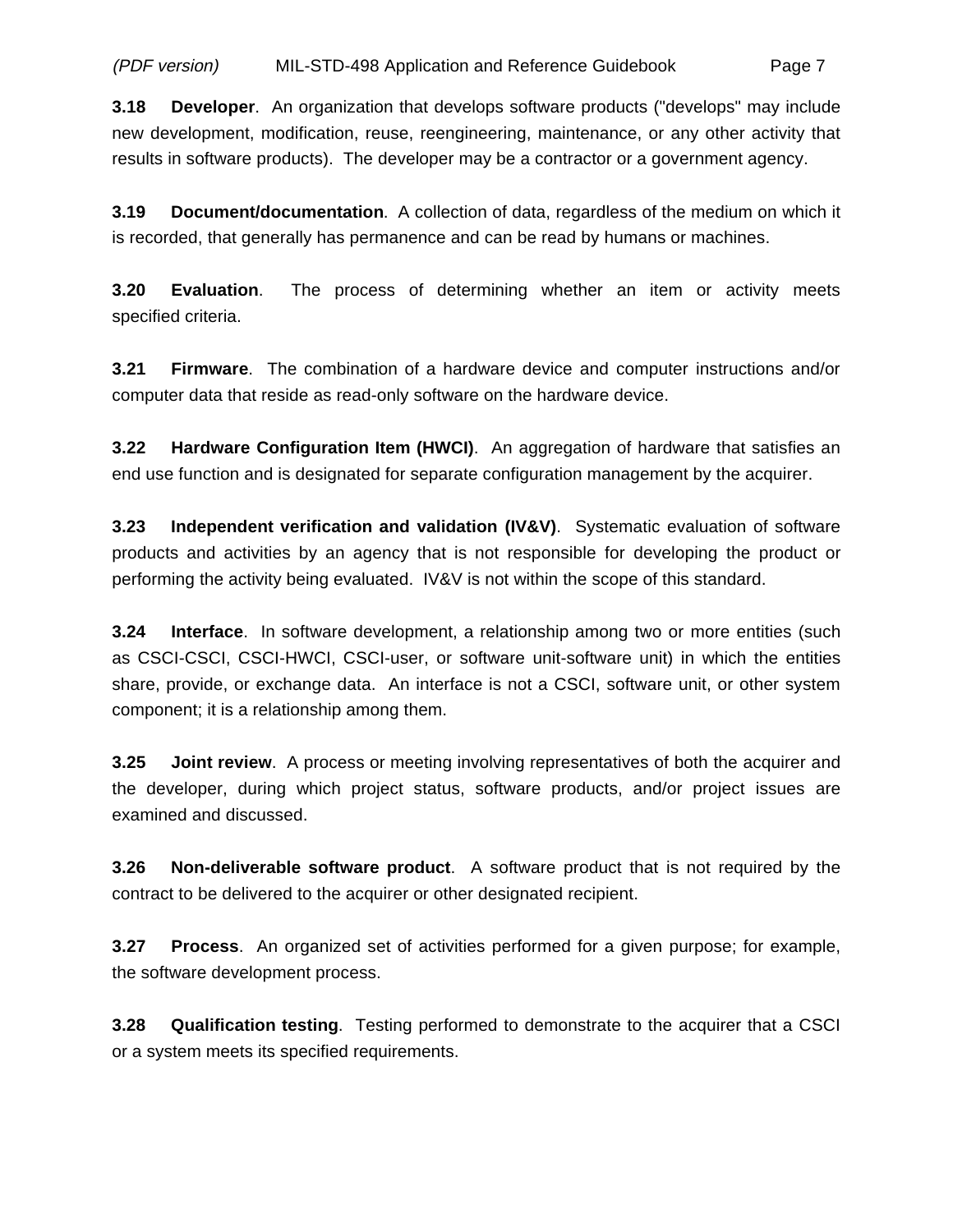<span id="page-21-0"></span>**3.29 Reengineering**. The process of examining and altering an existing system to reconstitute it in a new form. May include reverse engineering (analyzing a system and producing a representation at a higher level of abstraction, such as design from code), restructuring (transforming a system from one representation to another at the same level of abstraction), redocumentation (analyzing a system and producing user or support documentation), forward engineering (using software products derived from an existing system, together with new requirements, to produce a new system), retargeting (transforming a system to install it on a different target system), and translation (transforming source code from one language to another or from one version of a language to another).

**3.30 Requirement**. (1) A characteristic that a system or CSCI must possess in order to be acceptable to the acquirer. (2) A mandatory statement in this standard or another portion of the contract.

**3.31 Reusable software product**. A software product developed for one use but having other uses, or one developed specifically to be usable on multiple projects or in multiple roles on one project. Examples include, but are not limited to, commercial off-the-shelf software products, acquirer-furnished software products, software products in reuse libraries, and pre-existing developer software products. Each use may include all or part of the software product and may involve its modification. This term can be applied to any software product (for example, requirements, architectures, etc.), not just to software itself.

**3.32 Software**. Computer programs and computer databases. Note: Although some definitions of software include documentation, MIL-STD-498 limits the definition to computer programs and computer databases in accordance with Defense Federal Acquisition Regulation Supplement 227.401.

**3.33 Software development**. A set of activities that results in software products. Software development may include new development, modification, reuse, reengineering, maintenance, or any other activities that result in software products.

**3.34 Software development file (SDF)**. A repository for material pertinent to the development of a particular body of software. Contents typically include (either directly or by reference) considerations, rationale, and constraints related to requirements analysis, design, and implementation; developer-internal test information; and schedule and status information.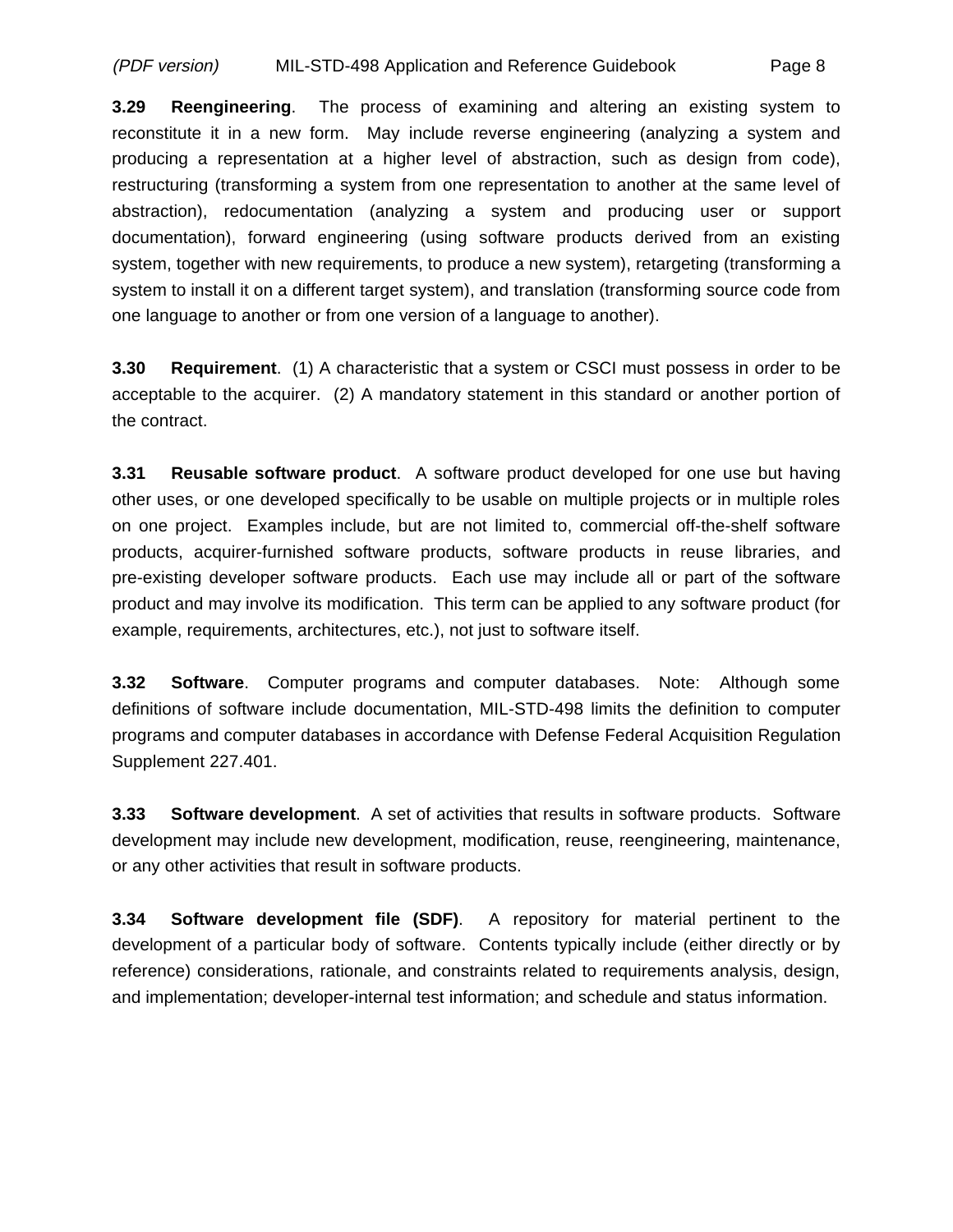<span id="page-22-0"></span>**3.35 Software development library (SDL)**. A controlled collection of software, documentation, other intermediate and final software products, and associated tools and procedures used to facilitate the orderly development and subsequent support of software.

**3.36 Software development process**. An organized set of activities performed to translate user needs into software products.

**3.37 Software engineering**. In general usage, a synonym for software development. As used in this standard, a subset of software development consisting of all activities except qualification testing. The standard makes this distinction for the sole purpose of giving separate names to the software engineering and software test environments.

**3.38 Software engineering environment**. The facilities, hardware, software, firmware, procedures, and documentation needed to perform software engineering. Elements may include but are not limited to computer-aided software engineering (CASE) tools, compilers, assemblers, linkers, loaders, operating systems, debuggers, simulators, emulators, documentation tools, and database management systems.

**3.39 Software product**. Software or associated information created, modified, or incorporated to satisfy a contract. Examples include plans, requirements, design, code, databases, test information, and manuals.

**3.40 Software quality**. The ability of software to satisfy its specified requirements.

**3.41 Software support**. The set of activities that takes place to ensure that software installed for operational use continues to perform as intended and fulfill its intended role in system operation. Software support includes software maintenance, aid to users, and related activities.

**3.42 Software system**. A system consisting solely of software and possibly the computer equipment on which the software operates.

**3.43 Software test environment**. The facilities, hardware, software, firmware, procedures, and documentation needed to perform qualification, and possibly other, testing of software. Elements may include but are not limited to simulators, code analyzers, test case generators, and path analyzers, and may also include elements used in the software engineering environment.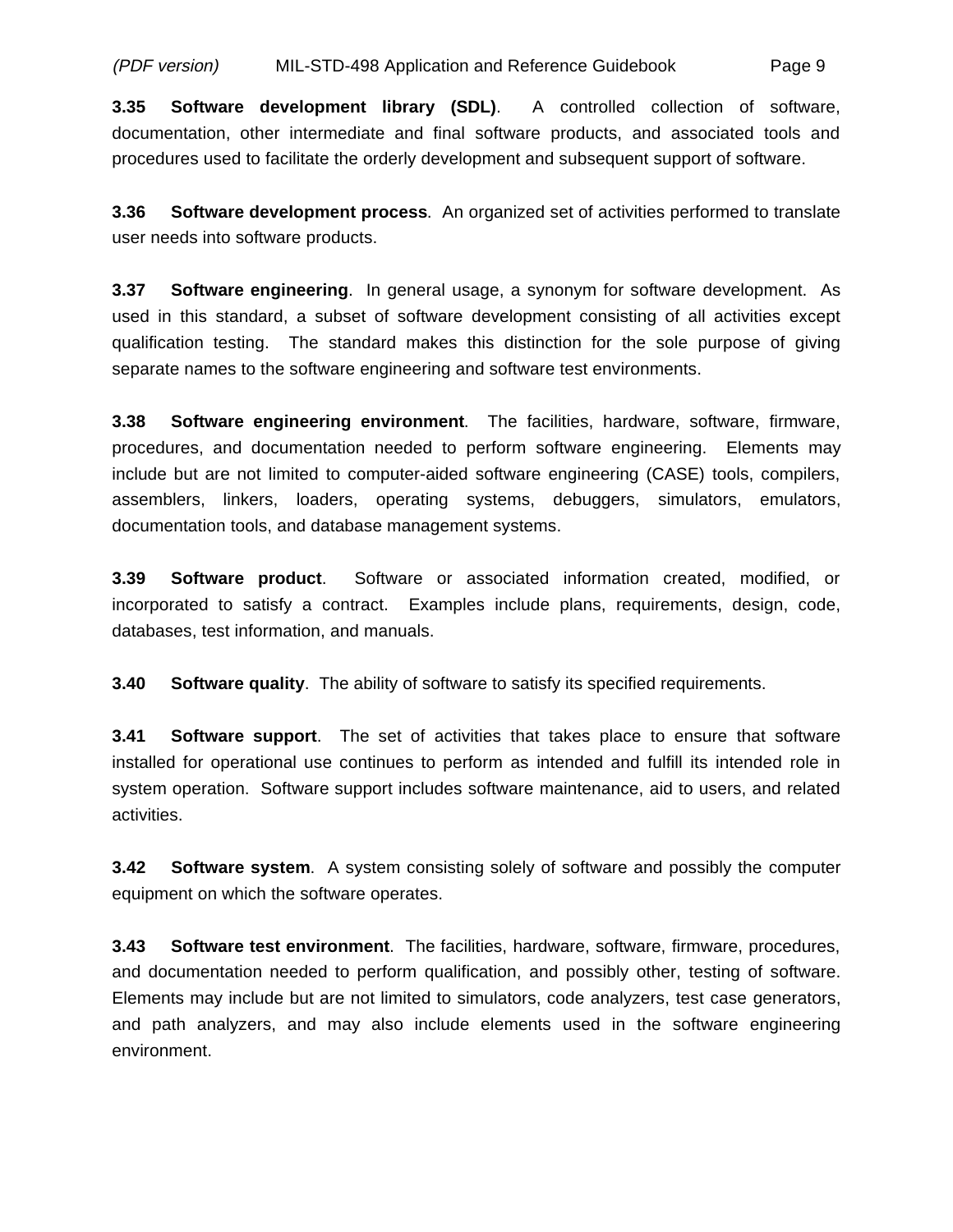<span id="page-23-0"></span>**3.44 Software transition**. The set of activities that enables responsibility for software development to pass from one organization, usually the organization that performs initial software development, to another, usually the organization that will perform software support.

**3.45 Software unit**. An element in the design of a CSCI; for example, a major subdivision of a CSCI, a component of that subdivision, a class, object, module, function, routine, or database. Software units may occur at different levels of a hierarchy and may consist of other software units. Software units in the design may or may not have a one-to-one relationship with the code and data entities (routines, procedures, databases, data files, etc.) that implement them or with the computer files containing those entities.

**3.46 Support (of software)**. See software support.

**3.47 Transition (of software)**. See software transition.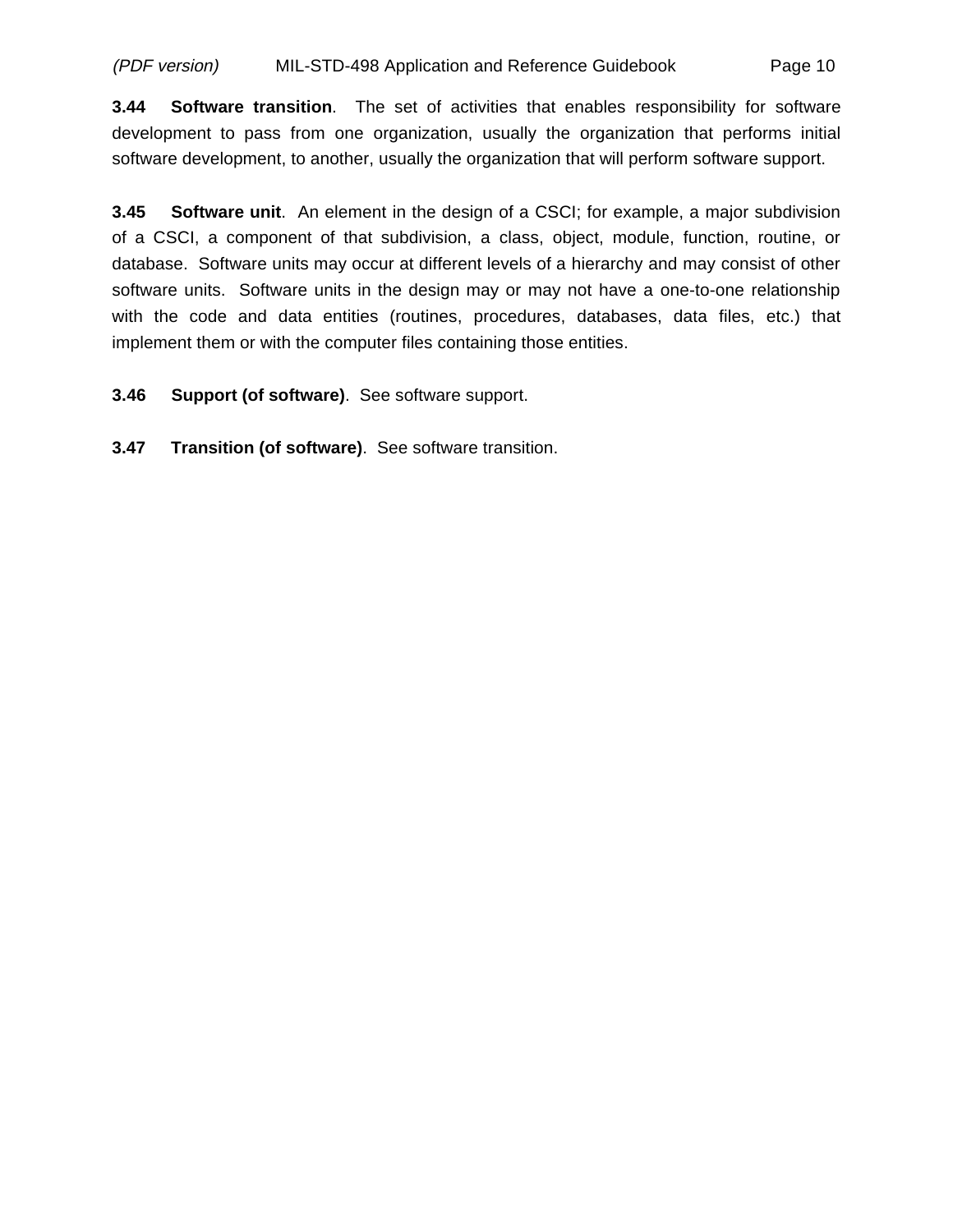#### **4. APPLICATION GUIDE**

<span id="page-24-3"></span><span id="page-24-0"></span>This section describes the intended use of MIL-STD-498 by an acquirer in a contractual (acquirer-developer) relationship and gives guidance to the acquirer for using the standard under current DoD policies and procedures.

**4.1 Approval of MIL-STD-498**. MIL-STD-498 was issued 5 December 1994. Its approval extends for a two-year period, at the end of which time a commercial standard is expected to be ready to use in its place. Readers are advised to check with the Departmental Standardization Office (DepSO) Standards Improvement Executive (SIE) of their DoD service or government agency or the DoD Standards Office for current policy and guidance regarding the standard.

<span id="page-24-2"></span><span id="page-24-1"></span>**4.2 Supersession of previous standards**. MIL-STD-498 supersedes DOD-STD-2167A Defense System Software Development, DOD-STD-7935A DoD Automated Information Systems (AIS) Documentation Standards, and DOD-STD-1703(NS) Software Product Standards. An acquirer should take care not to cite superseded, canceled, or conflicting standards or DIDs on a contract.

**4.3 Use of MIL-STD-498**. MIL-STD-498 may be used on any development that involves software. The standard may be used in a two-party agreement or voluntarily for in-house development. It may be used for the development of software that is part of a hardware-software system; for software in a software-only system; for part of a system, such as a subsystem, CSCI, database, functional capability, software unit, or any part of such software; for development of specific software products associated with a phase of development, such as software requirements or design; or for partial/preliminary software products, such as "builds" or system and software architectures. The standard may be used for any type of software (reusable software, software in the engineering and test environment, database, knowledge-based software, networked/client-server, communication, avionic, etc.) in any acquisition phase (Demonstration and Validation, Engineering and Manufacturing Development, etc.) and with any program strategy (Grand Design, Incremental, etc.). MIL-STD-498 may be applied to contractors, subcontractors, or government in-house agencies performing software development. The standard is invoked by citing it on a contract. It applies to each software product and to each type of software, including firmware, covered by the contract, regardless of storage medium, to the extent specified in the contract.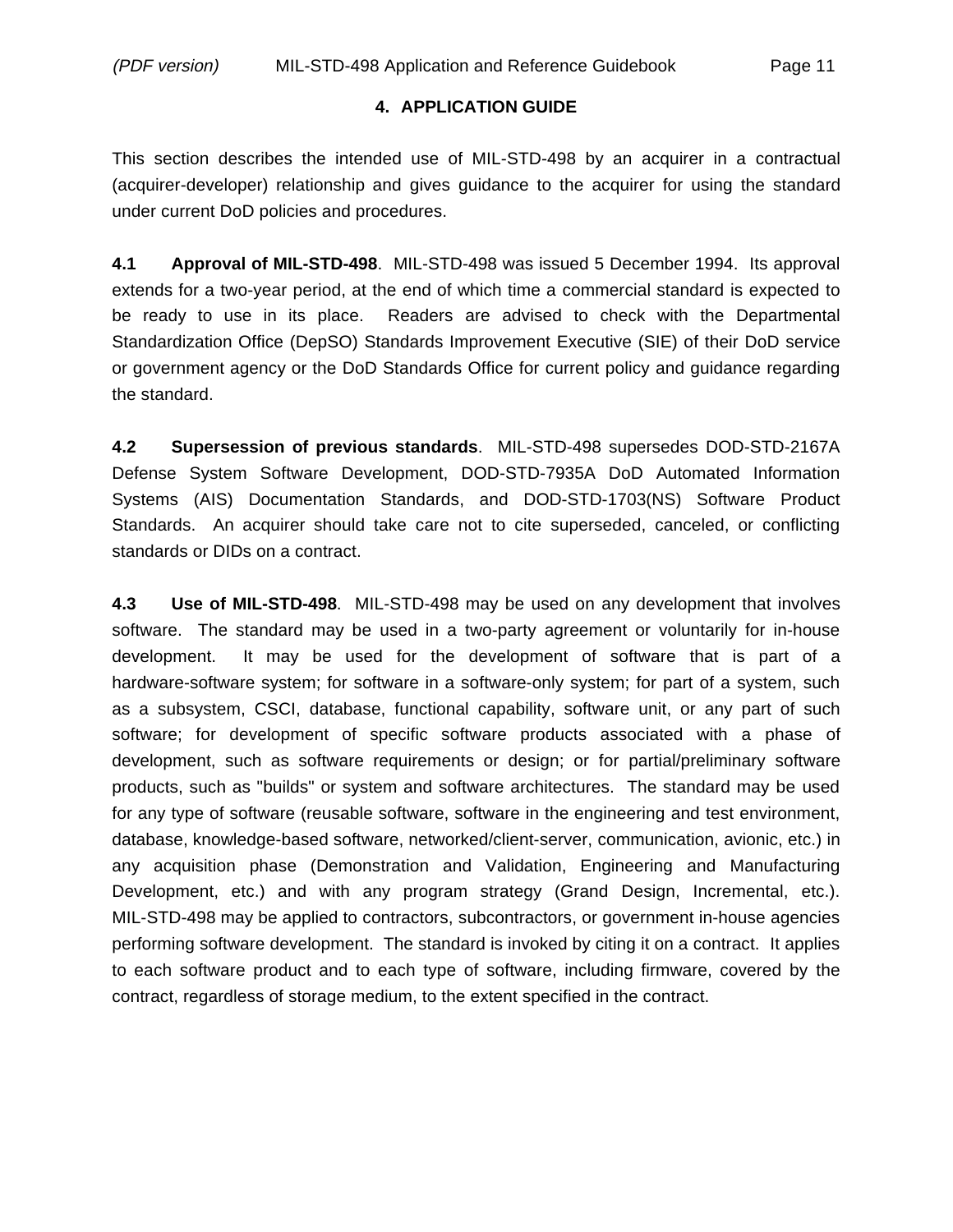<span id="page-25-3"></span><span id="page-25-0"></span>**4.4 Use of MIL-STD-498's Data Item Descriptions**. MIL-STD-498's planning and engineering Data Item Descriptions (DIDs) are an intrinsic part of the standard. Unless an activity has been tailored out, the information specified by the DID is intended to be defined and recorded. The contents of the DIDs apply regardless of whether the information resulting from those DIDs is intended to be delivered or not. The wording throughout MIL-STD-498 is designed to: (1) emphasize that the development and recording of planning and engineering information is an intrinsic part of the software development process, to be performed regardless of whether a deliverable is required; (2) use the DID as a checklist of items to be covered in the planning or engineering activity; and (3) permit representations other than traditional documents for recording the information (e.g., CASE tools).

<span id="page-25-4"></span><span id="page-25-2"></span><span id="page-25-1"></span>**4.5 Use of MIL-STD-498 to develop software in "builds"**. MIL-STD-498 is written in terms of developing software in multiple "builds." Each build incorporates a specified subset of the planned capabilities of the software. The builds might be prototypes, versions offering limited capability, or versions containing full use of some capabilities but not others. Figures and notes in the standard inform the reader how to interpret the standard on projects involving multiple builds. [Figure 10 o](#page-58-0)f MIL-STD-498 shows how each major activity in the standard may be applied in one or more builds. Software builds may be developed in sync with system builds where each software build matches those of the system, or multiple software builds may be performed as part of a single build for the system. This is illustrated in Figure 1.



FIGURE 1. Example showing how system and software build strategies can differ.

**4.6 Use of MIL-STD-498 with DoD's program strategies**. DoDI 8120.2 describes three basic program strategies plus a generic strategy called "other," encompassing variations, combinations, and alternatives to the basic three. DoDI 5000.2 identifies similar strategies, called acquisition strategies. The three basic program strategies with their distinguishing characteristics are shown in Figure 2. Figures 9 through 11 of MIL-STD-498 show possible ways of applying the standard to these strategies.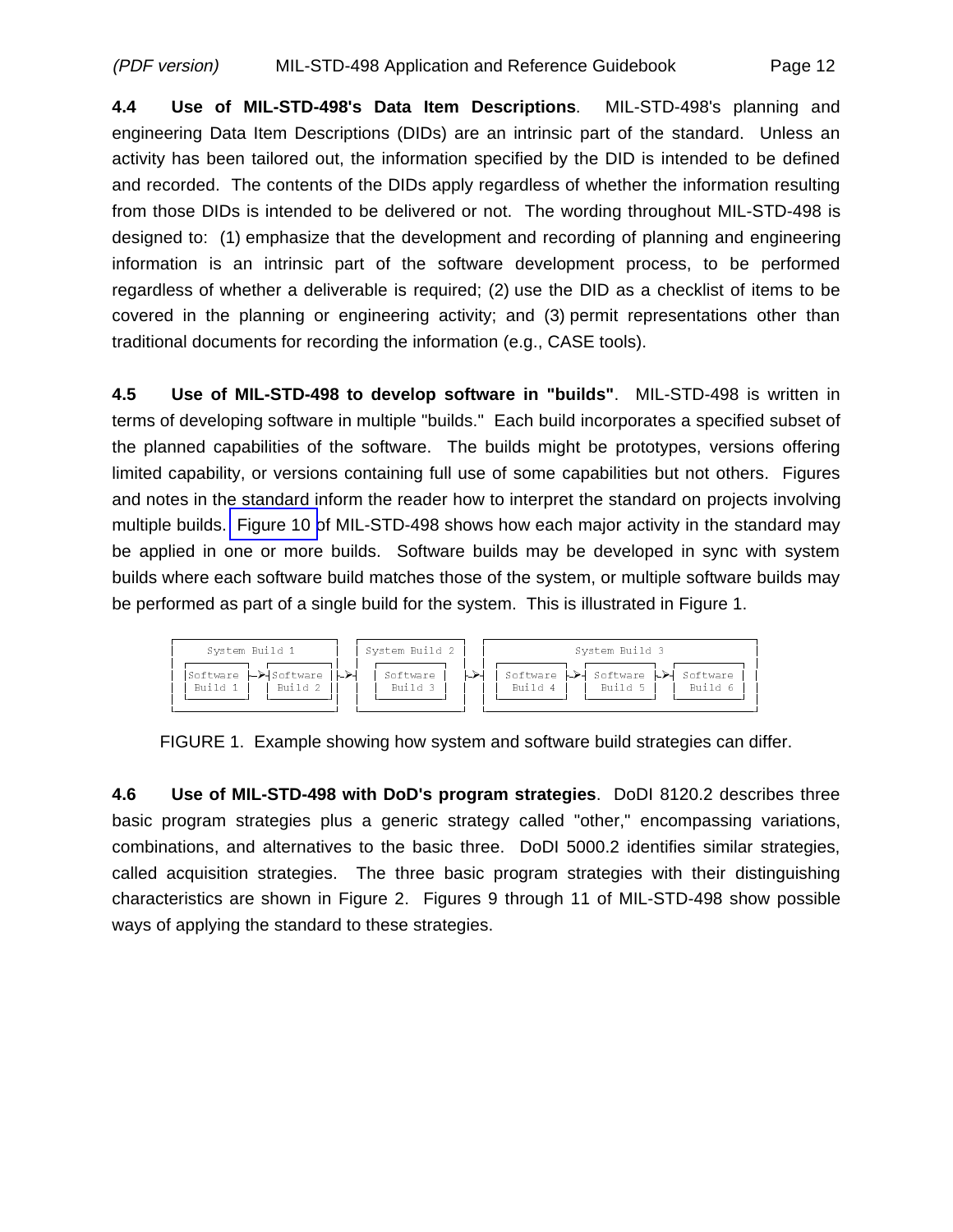<span id="page-26-0"></span>

| Program Strategy                                | Define All<br><b>Requirements First?</b> | <b>Multiple</b><br>Development<br>Cycles? | Field Interim<br>Software? |
|-------------------------------------------------|------------------------------------------|-------------------------------------------|----------------------------|
| <b>Grand Design</b>                             | Yes                                      | No                                        | No                         |
| Incremental (Preplanned<br>Product Improvement) | Yes                                      | Yes                                       | Maybe                      |
| Evolutionary                                    | No                                       | Yes                                       | Yes                        |

FIGURE 2. Key features of three DoD program strategies.

- **a. Grand Design**. The "Grand Design" strategy (not named in DoDI 5000.2 but treated as one strategy) is essentially a "once-through, do-each-step-once" strategy. Simplistically: determine user needs, define requirements, design the system, implement the system, test, fix, and deliver. This is the "traditional" strategy. It is particularly applicable to systems that are precedented (that is, where similar systems of this nature have been previously developed).
- **b. Incremental**. The "Incremental" strategy (called "Preplanned Product Improvement" in DoDI 5000.2) determines user needs and defines the system requirements, then performs the rest of the development in a sequence of builds. The first build incorporates part of the planned capabilities, the next build adds more capabilities, and so on, until the system is complete. This strategy is similar to the "Grand Design" with the primary distinction being that only part of the intended capabilities will be present in each increment. Sometimes these increments are called "builds." An Incremental strategy is particularly applicable when capabilities are required quickly and resources to complete the entire system must be funded over time.
- **c. Evolutionary**. The "Evolutionary" strategy (called "Evolutionary" in both DoDI 5000.2 and DoDI 8120.2) also develops a system in builds, but differs from the Incremental strategy in acknowledging that all requirements cannot be defined up front. In this strategy, user needs and system requirements are partially defined, but are then refined in each succeeding build. This strategy differs from the others in that requirements are not totally defined at the start of the project, but "evolve" as both the developer and the user become more knowledgeable of the needs. This strategy is particularly applicable when technology is changing rapidly, where the threat is only partially identified, or when requirements are not clear to the users.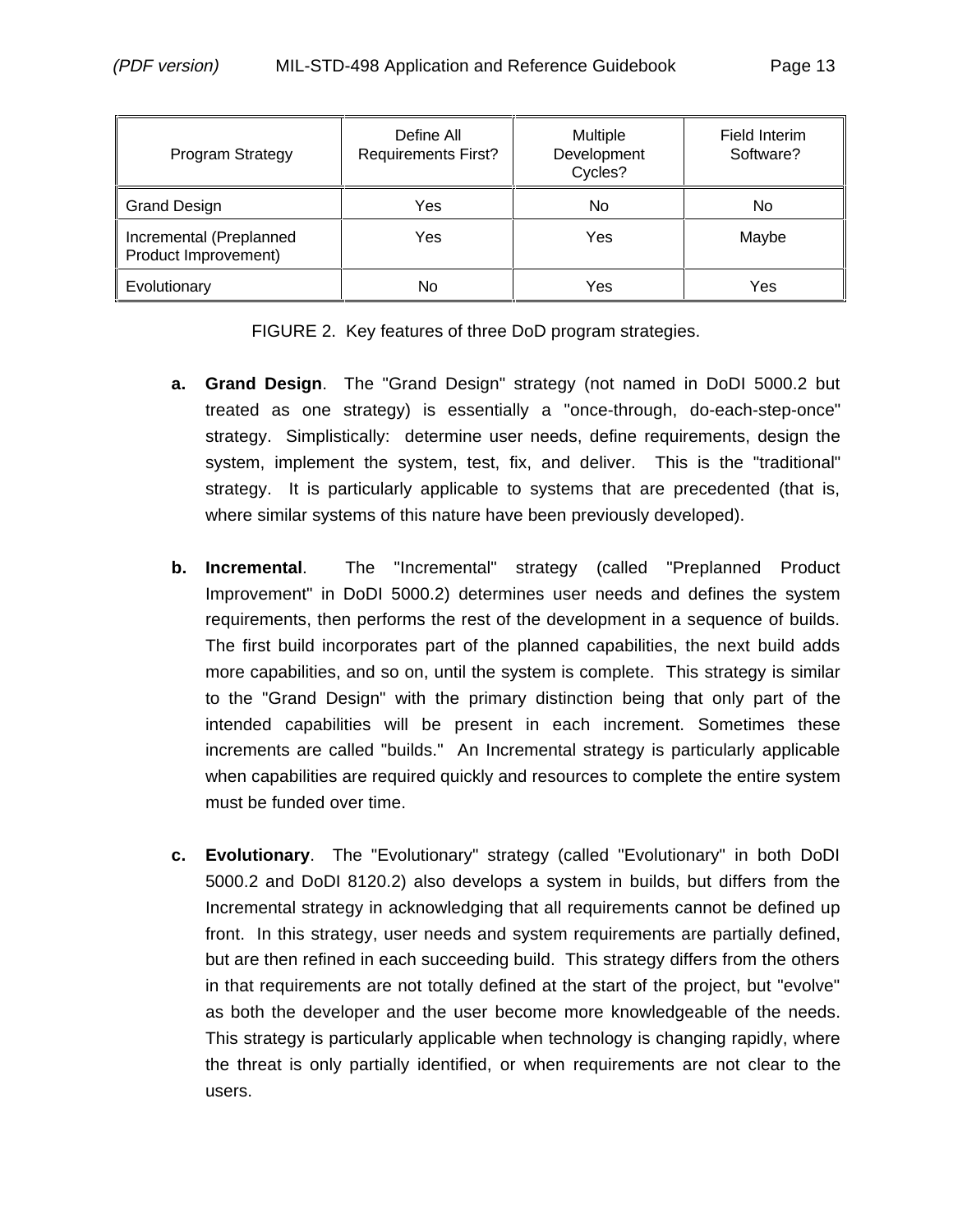<span id="page-27-1"></span><span id="page-27-0"></span>**4.7 Use of MIL-STD-498 within system acquisition phases**. DoDI 5000.2, Defense Acquisition Management Policies and Procedures, and DoDI 8120.2, Automated Information System (AIS) Life-Cycle Management (LCM) Process, Review and Milestone Approval Procedures, describe system acquisition phases (also known as system life cycle phases). MIL-STD-498 may be used within any phase when tailored appropriately for the objectives of each respective phase. Specific software product descriptions are often defined and recorded in certain phases of a program strategy. For example, when using the Grand Design program strategy, the operational concept description may be developed in Phase 0, system and subsystem requirements and design in Phase I, with full software implementation in Phase II. When the acquirer's justification for proceeding with development depends upon successful completion of objectives and criteria for a phase, MIL-STD-498's software products, such as plans, operational concept descriptions, design descriptions, and prototypes, can provide critical information identifying possible risks that could impact cost and schedule.

| Milestone                 | Phase 0                                  | Phase I                         | Phase II                                        | Phase III                    | Phase IV                  |
|---------------------------|------------------------------------------|---------------------------------|-------------------------------------------------|------------------------------|---------------------------|
| DoDI 5000.2<br>Phase Name | Concept<br>Exploration and<br>Definition | Demonstration<br>and Validation | Engineering and<br>Manufacturing<br>Development | Production and<br>Deployment | Operations and<br>Support |
| DoDI 8120.2<br>Phase Name | Concept<br>Exploration<br>and Definition | Demonstration<br>and Validation | Development                                     | Production and<br>Deployment | Operations and<br>Support |

FIGURE 3. DoDI 5000.2 and DoDI 8120.2 acquisition phases.

**a. Concept Exploration and Definition**. Most of MIL-STD-498's activities may not apply in this phase. The acquirer's efforts focus on identifying the concept for a new or modified system based on the new or modified aspects of user needs, threats, missions, objectives, environments, interfaces, personnel, or other factors. Little may be known about the eventual software product. However, it is possible that software will be developed to affirm the feasibility of the concepts proposed. Software developed as part of a feasibility study could eventually form the basis of the software developed for the final system. The acquirer should determine whether such software will be developed, and, if developed, whether that software will be reused later or thrown away. If the software is intended for reuse, the acquirer should apply MIL-STD-498 to avoid the all-too-frequent case where software that no one understands, but that "works" (most of the time), becomes permanently embedded in the system.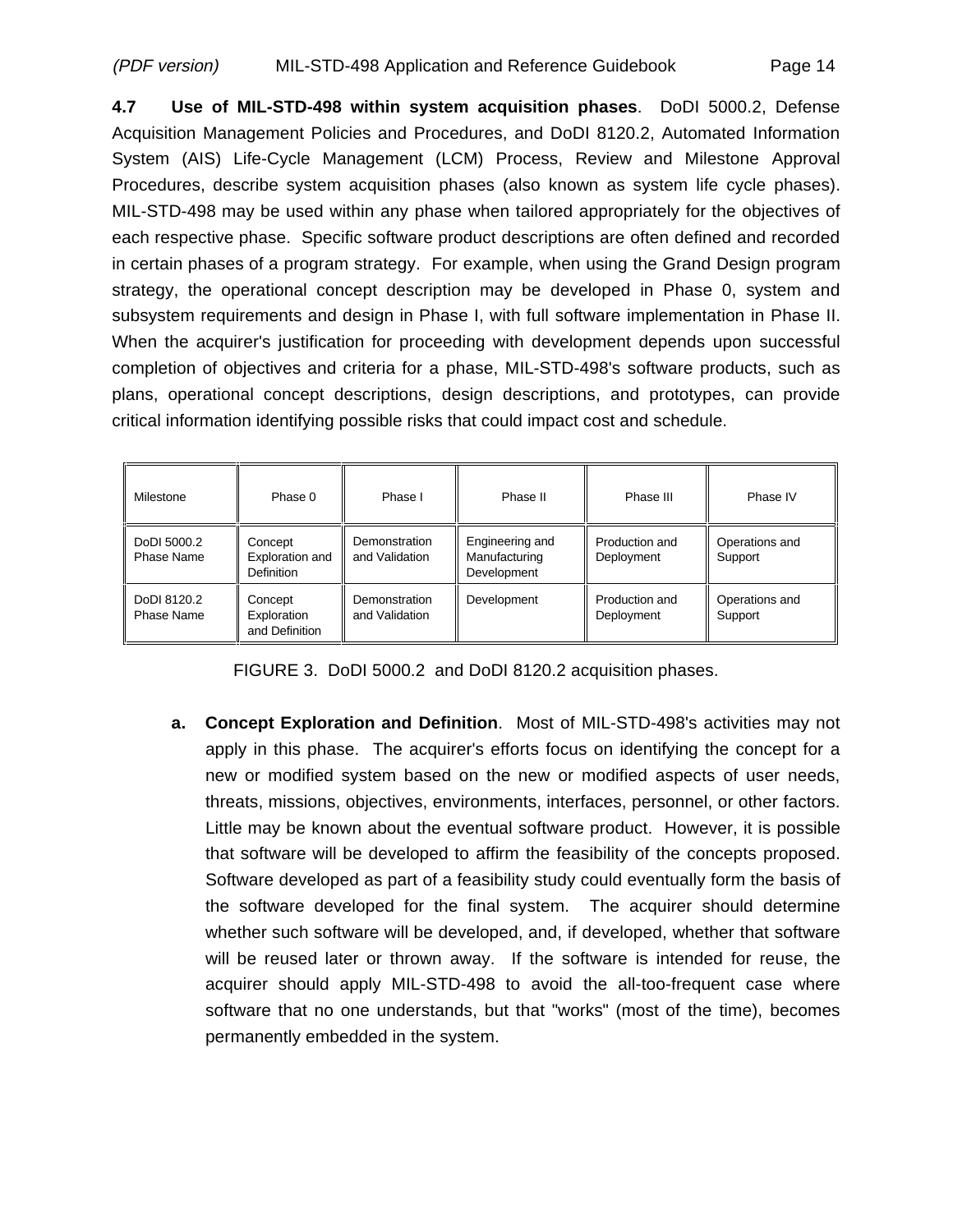- <span id="page-28-0"></span>**b. Demonstration and Validation**. During this phase of system acquisition, the acquirer's efforts focus on determining the best product design. The acquirer should consider that a strong possibility exists that software will be developed during prototyping of critical components. The acquirer should determine whether such software will be developed, and, if so, whether any software developed is "throw-away" software or software that will be reused later. If the software is intended for reuse, the acquirer should apply MIL-STD-498.
- **c. Development/Engineering and Manufacturing Development**. MIL-STD-498 is most frequently applied to the development of software during this phase of development. During this phase, the most promising design approach from the Demonstration and Validation Phase is translated into a stable, producible design. Among other considerations, the acquirer will apply MIL-STD-498 taking into consideration whether system level requirements/design activities have been completed and some software products developed. If software has already been developed that is reusable[, Figure 3 o](#page-41-0)f MIL-STD-498 explains how the activities of the standard apply to that software.
- **d. Production and Deployment**. The activities of this phase are concerned with manufacturing the system, conducting tests to confirm and monitor performance and quality, and verifying the correction of deficiencies. For software, production means copying the executable software, not recoding the software from design documents. If enhancements are made to the software, MIL-STD-498 should be applied to those enhancements.
- **e. Operations and Support**. The objectives of this phase are to ensure that the system continues to provide the capabilities required to meet the identified mission need and to identify shortcomings or deficiencies that must be corrected to improve performance. Studies have shown that 60-80% of life cycle costs occur in the operations and support phase. The activities of MIL-STD-498 can be applied in this phase when making enhancements and when correcting deficiencies. When applying the standard to making enhancements and correcting deficiencies in the software, the standard should be interpreted as for a new build or a reengineering effort. Software products, such as requirements, design, code, test procedures, plans, and manuals may already exist (or reside in databases or software development tools). Notes in the standard interpret the application to builds. [Figure 12 o](#page-60-0)f the standard shows one possible way of applying MIL-STD-498 to a reengineering project. For software developed under DOD-STD-2167A, DOD-STD-7935A, or DOD-STD-1703(NS), the acquirer should determine whether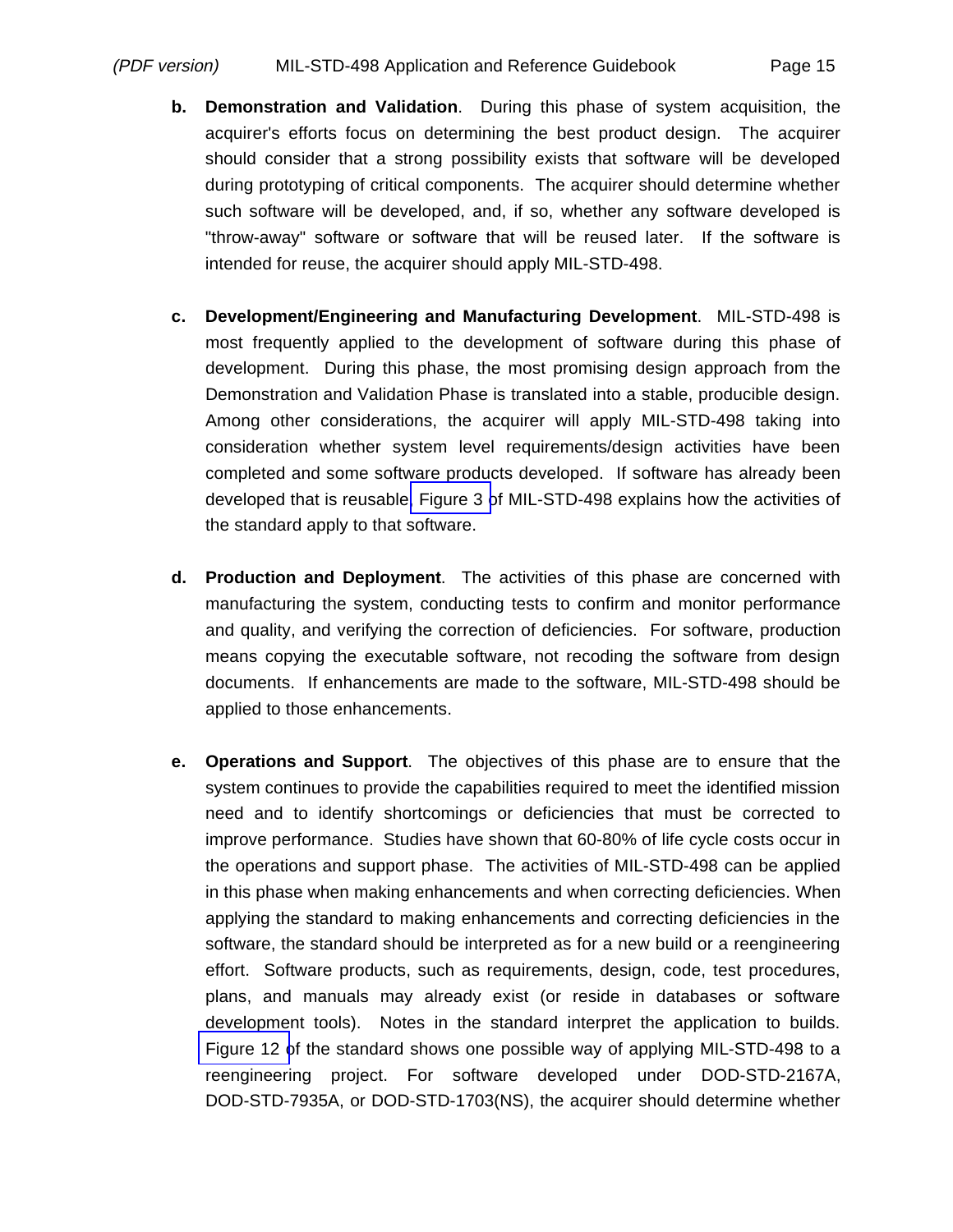<span id="page-29-2"></span>DoD service or government agency policies exist that govern whether MIL-STD-498 or predecessor standards apply.

<span id="page-29-0"></span>**4.8 Application of MIL-STD-498 to development of systems**. MIL-STD-498 can be applied to any system that contains software. The term "system," as used in the standard, may mean: (1) a hardware-software system (for example, a radar system) for which this standard covers only the software portion, or (2) a software-only system (for example, a payroll system) for which the standard governs overall development.

- **a. Hardware-software systems**. MIL-STD-498 was developed for application to systems that contain both hardware and software, such as communications systems, radar systems, flight control systems, and engine control systems. For those systems, the standard covers only the software portion. The standard assumes that the contract (Statement of Work (SOW) or other agreement) covers the remaining portions. To accommodate this relationship, the standard tasks the software developer to "participate in" system development activities. When used in this manner, "participate in" means that the developer is to "take part in, as described in the software development plan," performing those activities.
- <span id="page-29-1"></span>**b. Software only systems**. MIL-STD-498 was developed for application to development of software-only systems, such as financial packages and networked software (possibly with the commercial computers on which that software will run). For those systems, the standard covers the entire system. When a system consists only of software, the term "participate" means that the developer is to "be responsible for" performing those activities.

**4.9 Application of MIL-STD-498 to development of parts of systems**. MIL-STD-498 can be applied to the development of part of a system, such as a subsystem, CSCI, database, functional capability, software unit, or any part(s) or aggregates of such software. If a development is based on alternative breakdowns of the system, the standard and its documentation applies to these alternatives as well.

- **a. Subsystem(s)**. If a system consists of subsystems, all requirements in the standard concerning systems apply to the subsystems as well.
- **b. CSCI(s)**. If a development is for a single CSCI or group of CSCIs, the requirements of the standard can be applied. The standard should be tailored to remove those system requirements that are not applicable to that development. The acquirer should determine whether it is desirable for the CSCI's developer to "participate in" system level activities (such as contributing to definition of the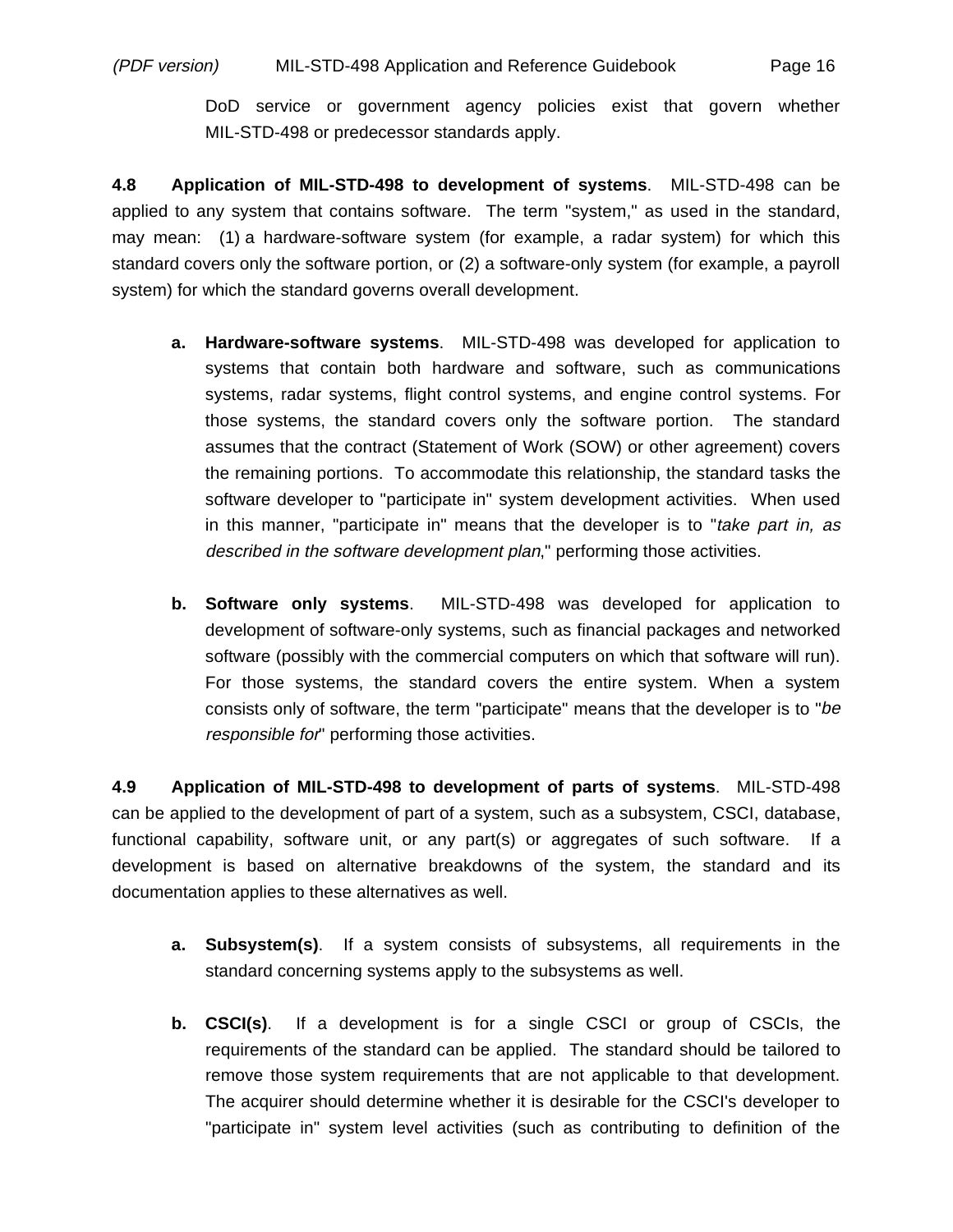system architecture and being present at integration testing activities to correct or "tweak" the software) or whether the CSCI is "stand-alone" and no "participation in" system level activities by the CSCI's developer is needed.

- **c. Database(s)**. The standard can be applied to the development of database management systems, to the development of software based on database management systems, or to the population of databases in such systems. Database development may be considered a system/subsystem development project, or a CSCI development project. A database may also be a software unit, or part of a software unit of a CSCI that is being developed. Application of the standard to databases, therefore, can vary from application of the standard as for a system/subsystem, to application as a CSCI, or as one part of a larger development project.
- **d. Capability(ies).** The standard can be applied to the development of capability(ies) intended to cut across multiple subsystems, CSCIs, software units, or their aggregates. This case often exists when enhancements are required for existing systems. Enhancements may be considered as a software build or a reengineering project. Notes throughout the standard interpret the standard's application to builds. [Figure 12 o](#page-60-0)f MIL-STD-498 shows one possible way of applying the standard to a reengineering project.
- **e. Software unit(s) or part(s) or aggregates of such software**. The standard can be applied to any software designated for development. It may be applied to a single software unit; to part(s) or aggregates of software units; or to only the design, or the implementation, or the testing of those units, parts, or aggregates. Selected activities may be applied to some of the software and not to others.
- **f. Storage media**. The standard can be applied to software regardless of the media on which the software has been stored (disk, tape, card, ROM, RAM). MIL-STD-498 applies to software intended to be placed in firmware, such as a read-only type of storage medium (PROM) or other type of firmware.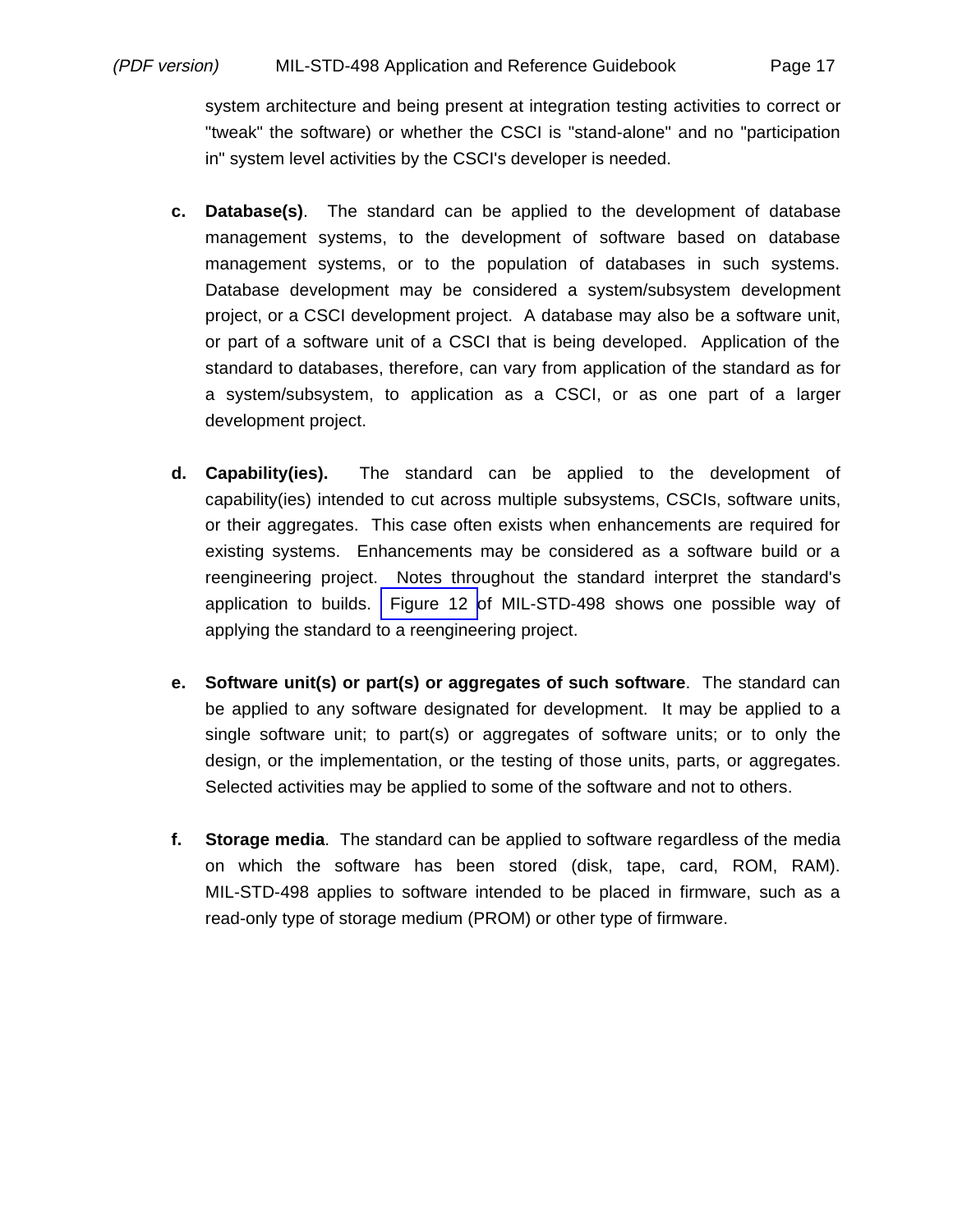<span id="page-31-3"></span><span id="page-31-2"></span>**4.10 Application of MIL-STD-498 to development of different types of software**. A typical software development project might involve development of several different types of software. Types of software that might be found on a project are: deliverable and non-deliverable; precedented ("tried and true") and unprecedented ("cutting-edge technology"); pre-existing developer software, commercial-off-the-shelf (COTS) software, and acquirer-furnished software (Government-off-the-shelf (GOTS)); software in the software engineering and test environments; and operational, training, and simulation software. Software in a project may fit into one or more categories. For example, simulation software might be categorized as: (1) deliverable, (2) unprecedented and (3) simulation software. The different types of software on a project are often identified only as planning, tailoring, and project execution proceed. The acquirer and developer may need to clarify the tasks and software products applicable for each type of software over time. Questions of this nature can be raised and resolved during joint technical and management reviews. Notice that for purposes of using the standard, it is not necessary to make allowances based on whether the software will be newly developed, modified, reused without modification, etc. [Appendix B](#page-40-0) of MIL-STD-498 interprets and tailors the standard to accommodate newly developed, modified, and reused software.

<span id="page-31-1"></span><span id="page-31-0"></span>**4.10.1 Application to non-deliverable and deliverable software**. MIL-STD-498 makes a clear distinction between these two types of software. MIL-STD-498 states that without specific tailoring, the standard is understood to be invoked in its entirety for all deliverable software. In general, MIL-STD-498's requirements do not apply to non-deliverable software (for example project management software used on the project). However, the standard does have limited requirements for non-deliverable software used in the software engineering and test environments (see 4.10.4).

**4.10.2 Application to unprecedented and precedented software**. MIL-STD-498 makes no distinction between its application to software that is on the cutting-edge of technology (unprecedented), such as real-time satellite telemetry software to be coded in Ada, and software that is "tried and true" (precedented), such as a financial package to be coded in COBOL. MIL-STD-498 can be applied equally to either type. Cost, schedule, and performance risk for an unprecedented software development may be orders of magnitude greater than that for a precedented software development, but the activities that apply and products that are developed may be identical for both.

**4.10.3 Application to reusable software**. MIL-STD-498 defines requirements for incorporating reusable software products for use in fulfilling contractual requirements and for developing reusable software. The standard uses the term "reusable software" as an umbrella term that covers software products that are developed for one use but have other uses on other projects or multiple roles on a specific project. Some examples of reusable software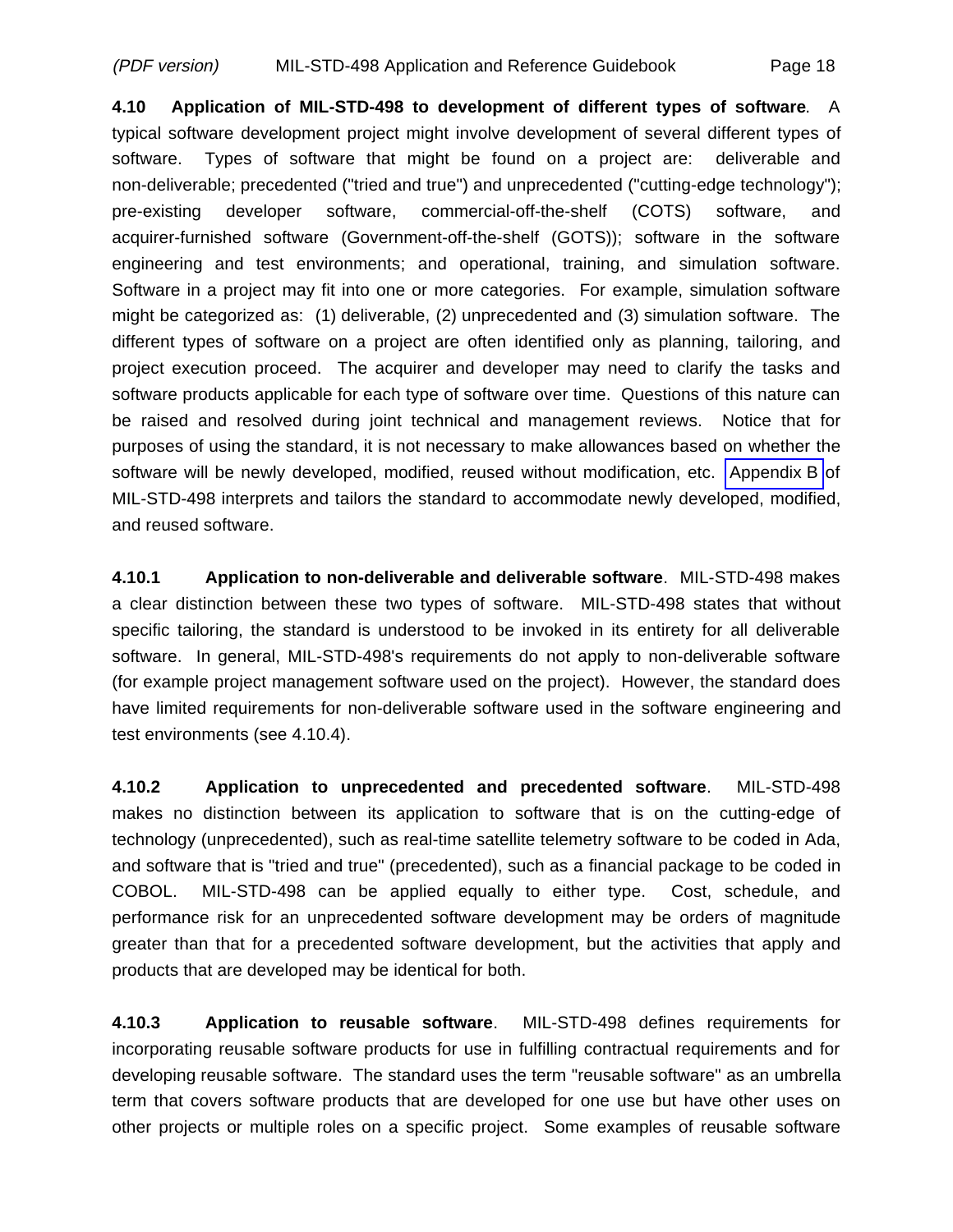<span id="page-32-2"></span><span id="page-32-1"></span>include: COTS software, acquirer-furnished software, software in reuse libraries, and pre-existing developer software. Each project use may include all or part of the reusable software product and may involve modifying the reusable software products. Figure 4 of this guidebook summarizes how MIL-STD-498's application to types of reusable software was determined.

#### APPLICATION TO REUSABLE SOFTWARE IN MIL-STD-498

MIL-STD-498 interprets each activity in the standard for existing, reusable software and specifies how the standard is to be interpreted for each application (see MIL-STD-498 [Figure 3\).](#page-41-0) Default application of the standard to reusable software requires determining into which category the reusable software falls, based on:

1) Performance record, i.e., positive versus no or poor performance record

- 2) Place in the architecture, i.e., CSCI versus software unit
- 3) How used, i.e., modified versus used "as is"

<span id="page-32-0"></span>NOTE: No tailoring of the standard is required to accommodate using reusable software falling into these categories.

FIGURE 4. Application to reusable software in MIL-STD-498.

**4.10.4 Application to software in the software engineering and test environments**. MIL-STD-498 establishes default applications for two types of software. Reusable software is one such default application, described above. The other default is the standard's application to non-deliverable software in the software engineering and software test environments. These defaults are intended to tailor the standard (limit the extent of, or interpret, the application) for that type of software. Application to non-deliverable software in the software engineering and test environments is limited to: (1) establishing the non-deliverable software for the environment, (2) controlling the non-deliverable software, (3) maintaining the non-deliverable software, and (4) ensuring the non-deliverable software performs its intended functions. (The requirements to establish, control, maintain, and ensure apply to the non-deliverable hardware elements of the software development environment as well.) When the software development environment is required to be delivered, the requirements of the standard are understood to apply in their entirety to the deliverable software unless tailored. (Note that application to deliverable COTS software in the software development environment, as one form of reusable software is, by default, limited as described i[n Appendix B o](#page-40-0)f MIL-STD-498.)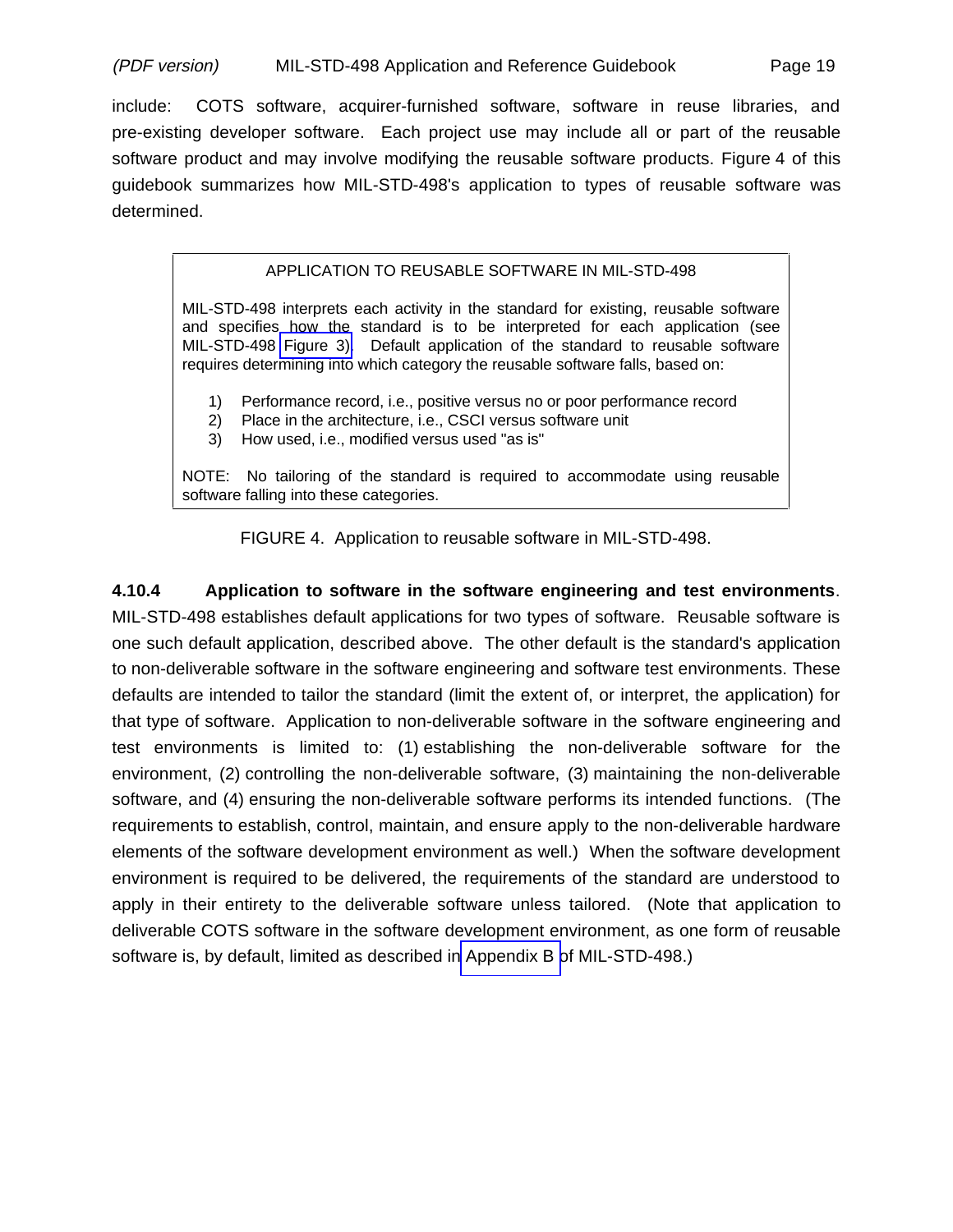<span id="page-33-2"></span><span id="page-33-0"></span>**4.10.5 Application to operational, training, operating system, simulation, and other software**. MIL-STD-498 can be applied to software used for performing any capability. It can be applied to operating systems, simulators, databases, training, financial, knowledge-based, artificial intelligence, weapon systems, command and control systems, communications, or avionics software, software in nuclear power plants, or any other software.

<span id="page-33-1"></span>**4.11 Ways of applying MIL-STD-498**. As shown in Figure 5 and described below, MIL-STD-498 can be used in four basic ways. The applicability of each method depends upon DoD service or government agency policy and practice. The acquirer is advised to check with the Software Acquisition Executive for the DoD service or government agency for which the project is being developed to determine the current status of pertinent policy.

| Four basic ways of applying MIL-STD-498              |                                                                                              |                                                                                         |                                                                                                     |  |  |
|------------------------------------------------------|----------------------------------------------------------------------------------------------|-----------------------------------------------------------------------------------------|-----------------------------------------------------------------------------------------------------|--|--|
| Cite as a requirement in<br>the RFP and the contract | Cite as a requirement in<br>the RFP; require an SDP;<br>put the resulting SDP on<br>contract | Cite as guidance in the<br>RFP; require an SDP; put<br>the resulting SDP on<br>contract | Cite as a requirement in<br>the contract as a result of<br>the winning bidder having<br>proposed it |  |  |

FIGURE 5. Ways of applying MIL-STD-498.

- **a. Requirement in RFP and contract**. One way of applying MIL-STD-498 is to cite it as a required standard, appropriately tailored, in the Request for Proposal (RFP) and in the contract. This is the traditional use of military standards.
- **b. Requirement in the RFP, relying on SDP**. Another way to apply MIL-STD-498 is to cite it as a required standard in the RFP, to require a Software Development Plan (SDP) in the proposal, and to put the SDP on contract. A possible drawback of this method is that changing the SDP during the project may require a contract modification.
- **c. Guidance in the RFP, relying on SDP**. A third way to apply MIL-STD-498 is to cite it as guidance in the RFP, require an SDP based on the guidance, and put the SDP on contract. The drawback cited above also applies here.
- **d. Developer-proposed requirement**. DoD encourages bidders to propose alternative standards to those cited in the RFP. If a bidder proposes to follow MIL-STD-498 and that bidder is selected, the standard is placed on contract, constituting the fourth way of applying the standard.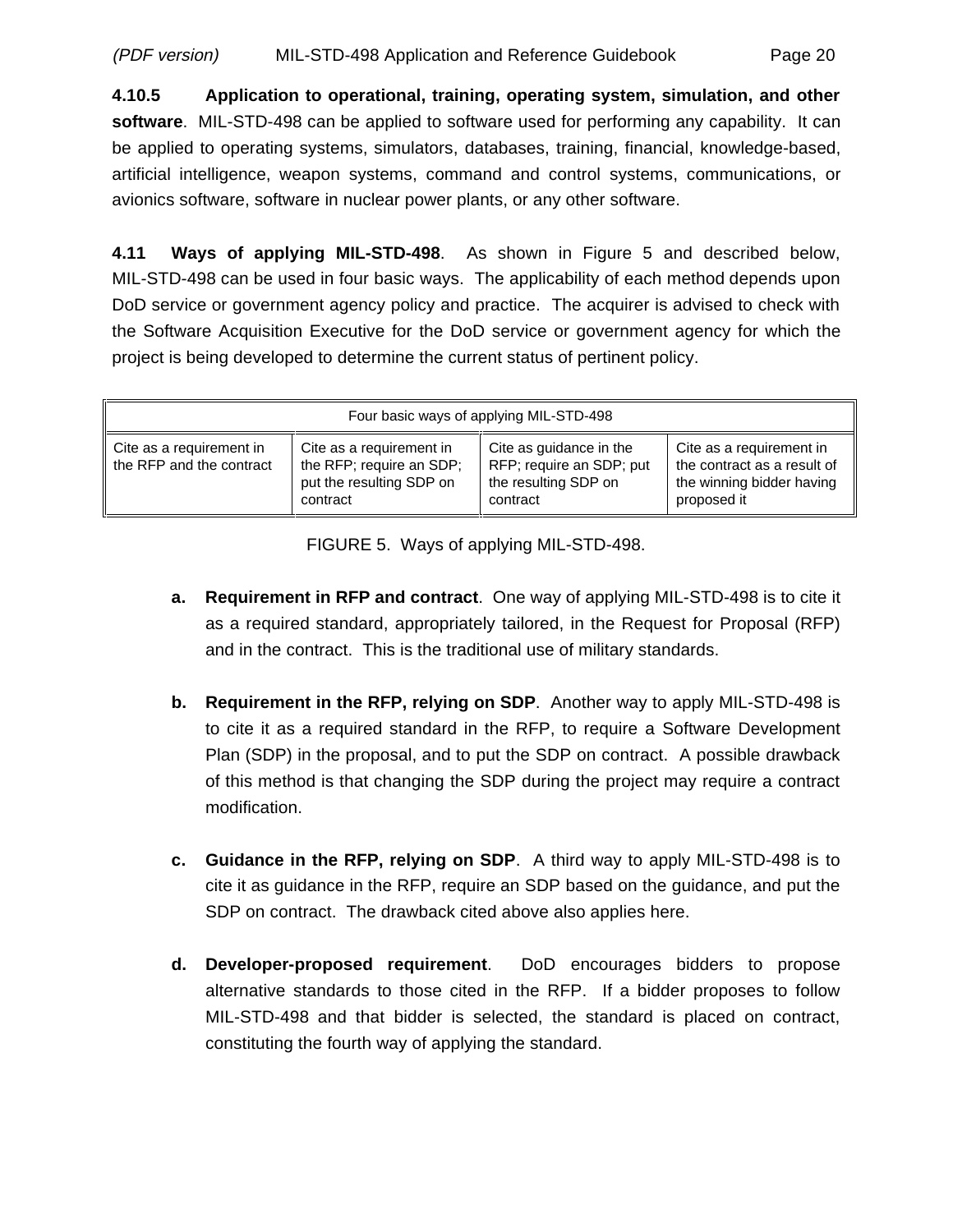<span id="page-34-0"></span>**4.12 Players and agreements assumed by MIL-STD-498**. Figure 6 illustrates the players and agreements assumed by MIL-STD-498. The paragraphs that follow explain each term.



FIGURE 6. Players and agreements assumed by MIL-STD-498.

- **a. Players**. MIL-STD-498 is written in terms of the following players.
	- 1) Acquirer: an organization that procures software products for itself or another organization. The acquirer may be a government agency or a prime contractor.
	- 2) Developer: an organization that develops software products ("develops" may include new development, modification, reuse, maintenance, reengineering, or any other activity that results in software products). The developer may be a contractor or a government agency.
	- 3) Subcontractor(s): organization(s) identified and tasked by the developer to perform part of the required effort. Subcontractors may be contractors or government agencies.
	- 4) User: the organization(s) or persons within those organization(s) who will operate and/or use the software for its intended purpose.
	- 5) Support agency: the organization(s) that will maintain the software and offer additional services (such as mainframe operation) to the user after the software is installed for operational use.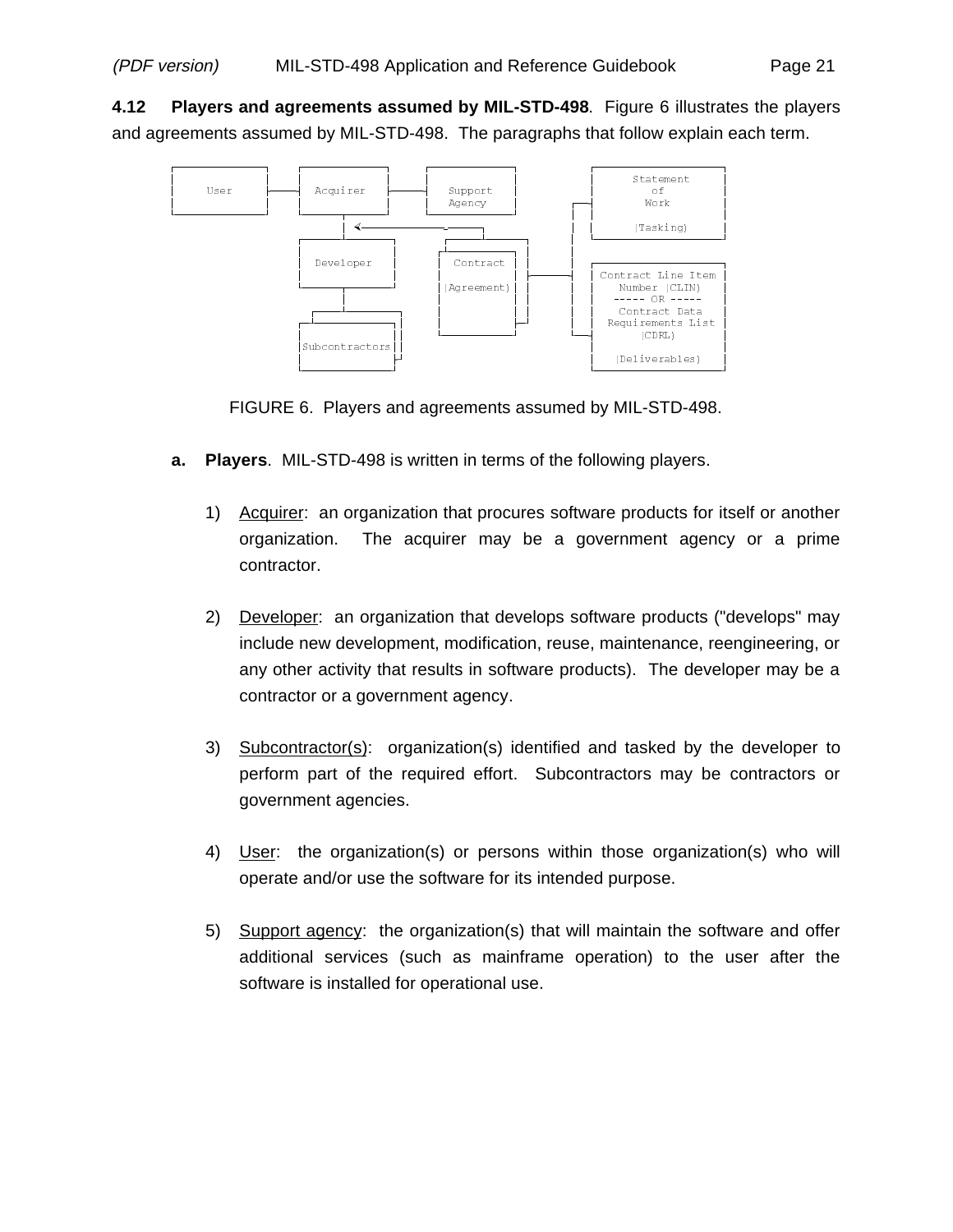- <span id="page-35-1"></span>**b. Agreements**. MIL-STD-498 is written in terms of the following agreements:
	- 1) Contract: the agreement between the acquirer and developer. Between government agencies, the contract may take the form of a Memorandum of Agreement or other form of tasking.
	- 2) Statement of Work (SOW): that portion of the contract that lays out the tasks to be performed by the developer.
	- 3) Contract Line Item Number (CLIN): that portion of the contract that identifies deliverable products.
	- 4) Contract Data Requirements List (CDRL): that portion of the contract that identifies deliverable software products.
- <span id="page-35-0"></span>**c. Project-specific interpretation**. Depending upon circumstances, two or more of the players identified above may be the same; the players or agreements may have different names; or there may be other variations from the framework just described. It is important to sort out how these terms apply to each individual situation so the standard can be interpreted appropriately.

**4.13 Acquirer's role in MIL-STD-498**. MIL-STD-498 is written to provide a contractual basis of agreement between an acquirer and a developer. It is written in contractual language to provide the wording required for a contract or other agreement. DoD policy requires the acquirer to tailor (that is, delete, modify, or add, if necessary) the requirements in the standard to meet the objectives for each type of software required. The acquirer should consider both the system and software objectives, as well as support and user requirements when performing this tailoring. Th[e MIL-STD-498 Overview and Tailoring Guidebook g](#page-50-0)ives additional information regarding tailoring.

**4.14 Relationship to DoD acquisition policy and instructions**. Between the time that DOD-STD-2167A and DOD-STD-7935A were issued and the time that MIL-STD-498 was begun, significant changes were made in DoD directives, instructions, standards, and handbooks affecting software acquisition. Key documents developed or undergoing change at that time were DoDI 5000.2 and DoDI 8120.2 as well as standards and handbooks on government reviews and audits, government configuration management, and work breakdown structures (WBSs). These changes are still ongoing. While the acquisition environment in which MIL-STD-498 is applied and the way the standard is applied (see [4.11\)](#page-33-2) is subject to on-going change, the basic principles of software development (i.e., determine needs, define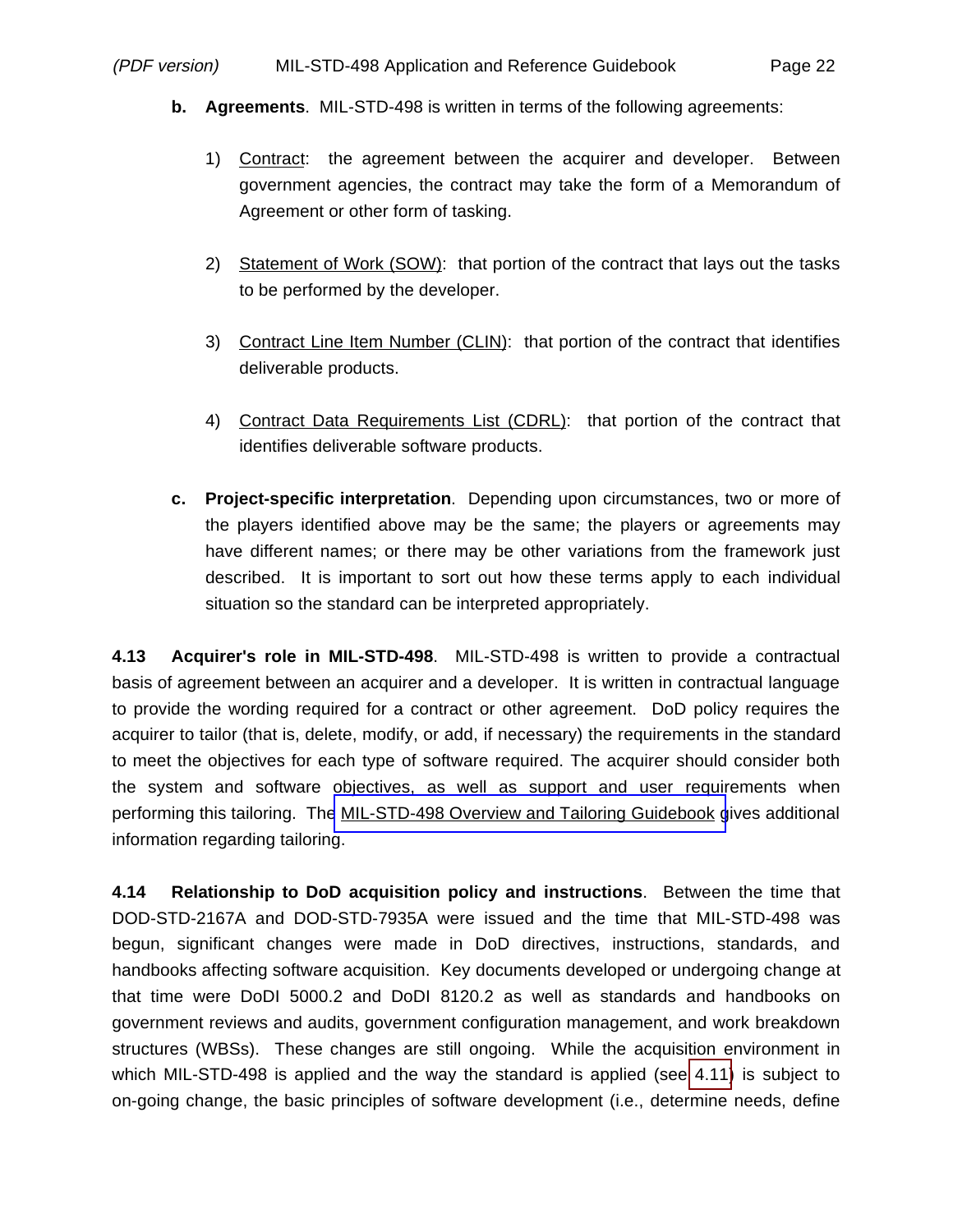requirements, design, implement, test, control, evaluate, etc.) specified in the standard apply regardless of current acquisition policy.

<span id="page-36-0"></span>**4.15 Relationship to other standards**. MIL-STD-498 invokes no other standards. It takes the approach of covering all relevant topics, at least in summary form. Listed in MIL-STD-498's [Figure 2](#page-37-0) are related standards that the acquirer may wish to consider as alternatives or supplements to the requirements in MIL-STD-498. Included in the list are both DoD and commercial standards. Because the listed standards are from various sources and are not coordinated, a set selected from the table may be incomplete, inconsistent, or may conflict. In addition, many of the listed standards have been canceled, are in the process of being canceled, or are being converted to commercial or international standards, guidebooks, or other "guidance only" documents. The acquirer is responsible for reconciling any inconsistencies in the selected standards and for determining their status.